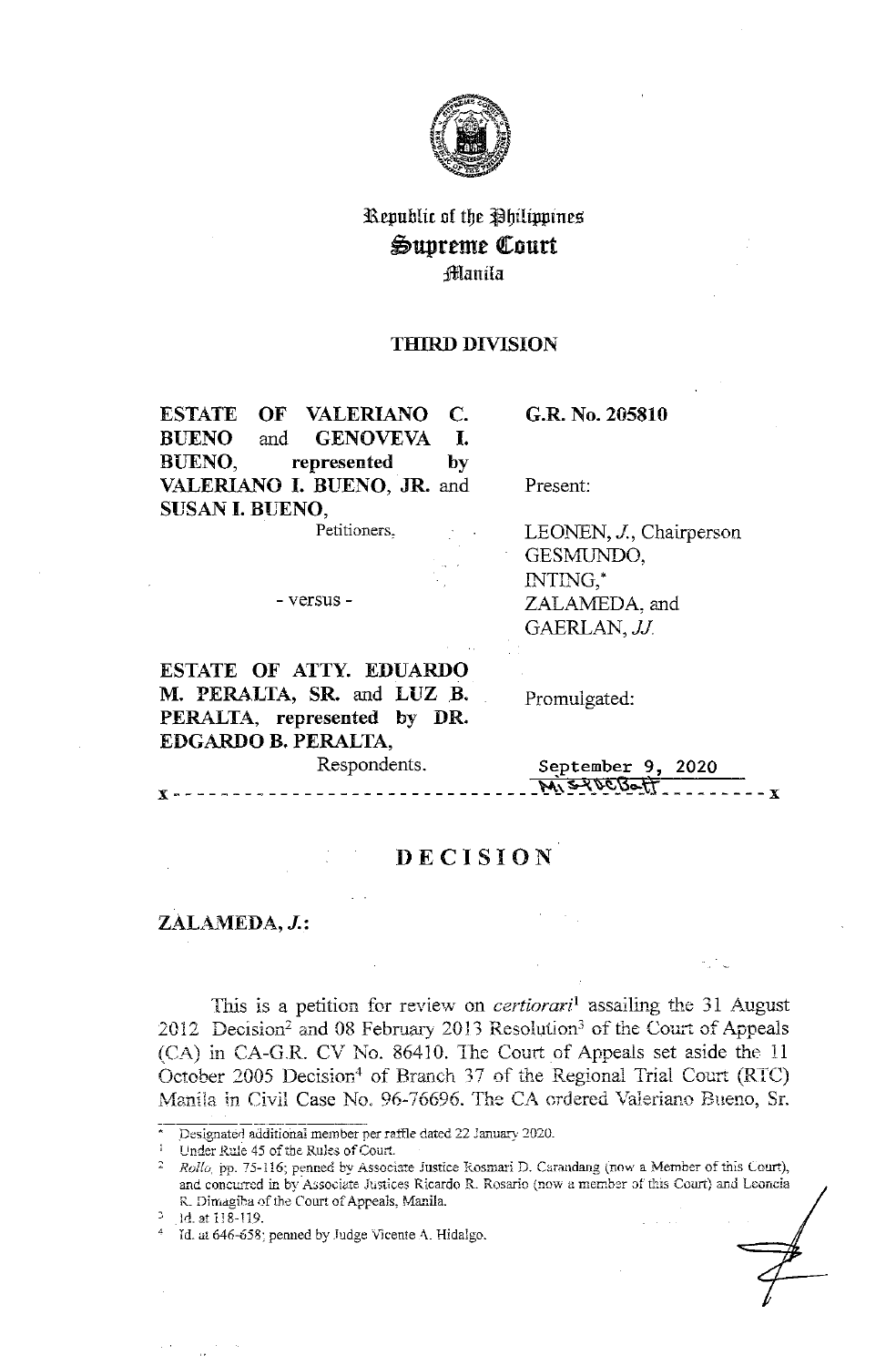and the Heirs of Genoveva Bueno ( collectively, Estate of Bueno) to execute a Deed of Conveyance over the Transfer Certificate of Title (TCT) No. 47603, which is located at No. 3450 Magistrado Villamar Street, Lourdes Subdivision, Sta. Mesa, Manila (subject property), in favor of the Estate of Atty. Eduardo M. Peralta, Sr. and Luz B. Peralta (Estate of Peralta), represented by one (1) of their children, Dr. Edgardo B. Peralta (Dr. Peralta).

### **Antecedents**

A lawyer and a businessman entered into a supposed mutually beneficial arrangement. The businessman gave the lawyer real estate in exchange for the rendition of valuable legal services. With the knowledge and acquiescence of the businessman and his family, the lawyer established his family home, introduced several substantial improvements on the property, and paid its real property taxes. This arrangement went on for several decades and survived the lawyer's death. The heirs of the lawyer now ask for the execution of the proper deed of conveyance from the heirs of the businessman.

In 1957, Valeriano Bueno, Sr. (Bueno) and his wife Genoveva (collectively, Spouses Bueno) engaged Atty. Eduardo M. Peralta, Sr. (Atty. Peralta) to take care of their personal and business<sup>5</sup> legal matters. Atty. Peralta was legal counsel of and held several executive positions (President, Executive Vice-President, Secretary, Treasurer, or Director) in the Spouses Bueno's various companies for almost 26 years.

In 1960, the Spouses Bueno gave Atty. Peralta the subject property as partial consideration for professional services rendered. Atty. Peralta, together with his wife and children, occupied the property beginning in January 1962. Atty. Peralta requested for execution of a deed of conveyance, but because the subject property was encumbered, Bueno merely provided him a photostatic copy of the title for his reference and Bueno prevailed upon him to pay the real property taxes. Relying on Bueno's express and implied representations, Atty. Peralta and his family introduced several substantial improvements to the subject property over the years.

The amended complaint enumerated these companies: Bueno Industrial and Development Corp., Butuan Lumber and Manufacturing Co., Inc., Pampanga Sugar Mills, Inc., Mahogany Products, Inc., Big Country Ranch, Inc., Pantaron Range Development, Co., Palanan Logging Enterprises, Inc., Mindanao Livestock Corp., Ilocos Mining and Smelting Corp., Puncan Plantation Co., Bulawan Plantation Co., Looc Bay Lumber Co., Sierra Madre Projects, Inc., and Continental Bank.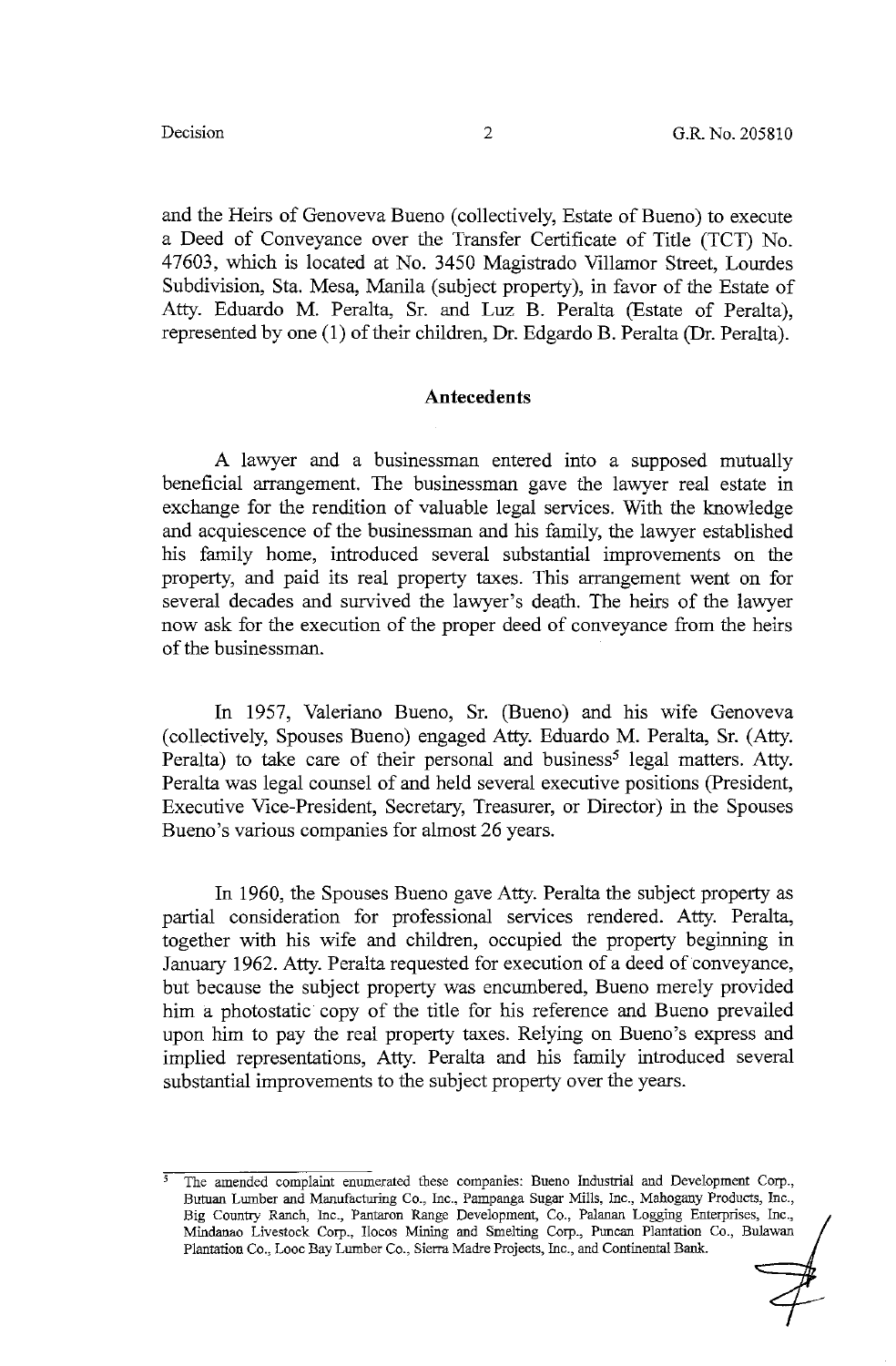Atty. Peralta passed away on 27 December 1983. In 1990, Dr. Peralta wrote Spouses Bueno to ask for the proper deed of conveyance of the subject property. Instead of granting the request, Spouses Bueno demanded the surrender of the physical possession of the subject property. Subsequent demands were made on Spouses Bueno to execute the proper deed of conveyance, but they were repeatedly refused. Later, Bueno and his daughter-in-law intruded into the property. Bueno himself attacked Edmundo Peralta (Edmundo), one of Atty. Peralta's children. This led to the filing of a criminal complaint against Bueno.<sup>6</sup>

Dr. Peralta, representing the Estate of Peralta, filed a complaint<sup>7</sup> for specific performance and prayed for execution of the appropriate deed of conveyance of the subject property.

In their Answer, Spouses Bueno maintained that the Estate of Peralta's claim was unenforceable under the Statute of Frauds. They alleged that Atty. Peralta never demanded that Spouses Bueno sell the subject property to him after he and his family were allowed to make use of the same. Moreover, specific performance is impossible as the subject property is encumbered with financial institutions. Thus, Bueno cannot do what the Estate of Peralta asks for unless the property is redeemed or the obligations were paid.

The complaint was later amended to implead the heirs of Genoveva Bueno, who passed away before trial began. Bueno himself passed away on 18 October 2000. Trial proceeded with the two (2) estates as contending parties.

After the Estate of Peralta filed its formal offer of evidence, the Estate of Bueno filed a Demurrer to Evidence and claimed that the former failed to prove that Bueno Spouses conveyed the property to Atty. Peralta back in 1960. The RTC denied the demurrer in its 31 May 2002 Order.<sup>8</sup> The RTC rejected the Estate of Bueno's argument that the agreement between Bueno and Atty. Peralta was covered by the Statute of Frauds because the agreement was not an executory contract. The RTC also ruled that the Estate of Peralta's claim was not barred by prescription, since the action is essentially an action to quiet title. Such action is imprescriptible, especially since delivery of possession of the property is already consummated.

<sup>6</sup> *Rollo,* pp. 467-468.

Id. at 165-179.

Id. at 245-248.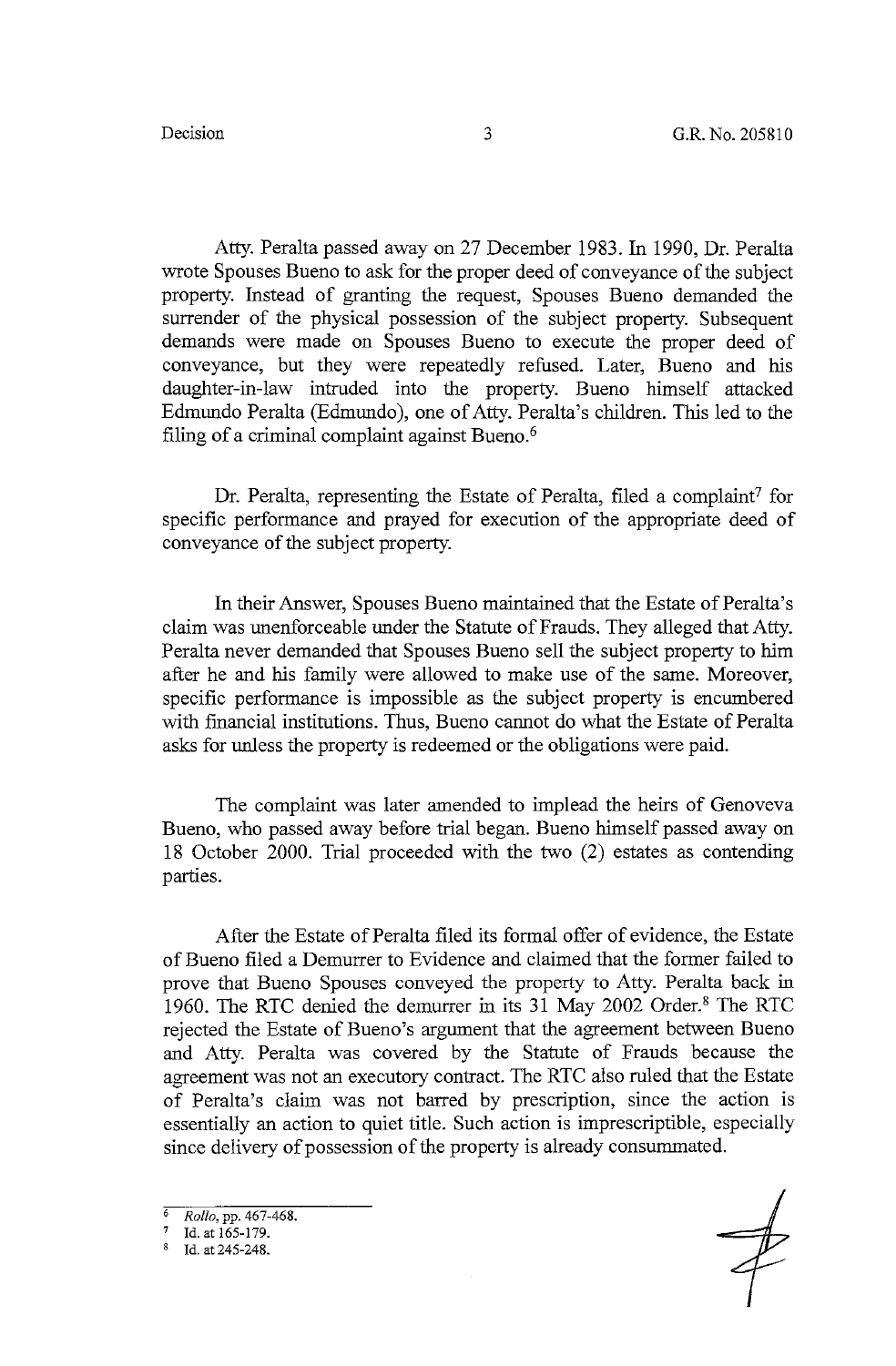### **Ruling of the RTC**

In its 11 October 2005 Decision<sup>9</sup>, the RTC dismissed the Estate of Peralta's complaint for lack of merit. The RTC declared Spouses Bueno and their heirs as rightful owners of the subject property.

The RTC found that Bueno sufficiently established that there was no perfected contract between Atty. Peralta and Spouses Bueno with respect to the transfer of the subject property. But, according to the RTC, it was undisputed that Spouses Bueno committed to award the subject property to Atty. Peralta if he serves them until retirement. Atty. Peralta, however, failed to fulfill the condition, as evidenced by his hand-written resignation letter dated 15 March 1975. This, the RTC said, gave Spouses Bueno the right to rescind the contract.

On the other hand, the RTC changed its view about the nature of the case. While it earlier construed the case as one for quieting of title, it now held that it was an action for the enforcement of an oral contract. Under Article 1145 of the Civil Code, such an action prescribed in six (6) years. Since the right to commence action was acquired in 1960, the same had already prescribed when the Estate of Peralta filed its complaint in 1996.

The Estate of Peralta filed a motion for reconsideration, which the RTC denied its 19 December 2005 Order. <sup>10</sup>

### **Ruling of the CA**

In its 31 August 2012 Decision, the CA granted the Estate of Peralta's appeal and set aside the RTC's decision.

According to the CA, the contract between Bueno and Atty. Peralta is an innominate contract in the nature of a *facio ut des* (I do and you give) agreement. The parties agreed for Atty. Peralta to render legal services to Bueno and his companies (the *facio* or the "I do"). Then, upon his retirement, for Atty. Peralta to receive the property from Bueno (the *des* or "you give"). The CA cited the 1903 case of *Perez v. Pomar*11 where the

 $\overline{9}$  Id. at 645-658.

<sup>&</sup>lt;sup>10</sup> Id. at 679-680.

<sup>11</sup> G.R. No. 1299, 16 November 1903, 2 Phil. 682-689 (1903).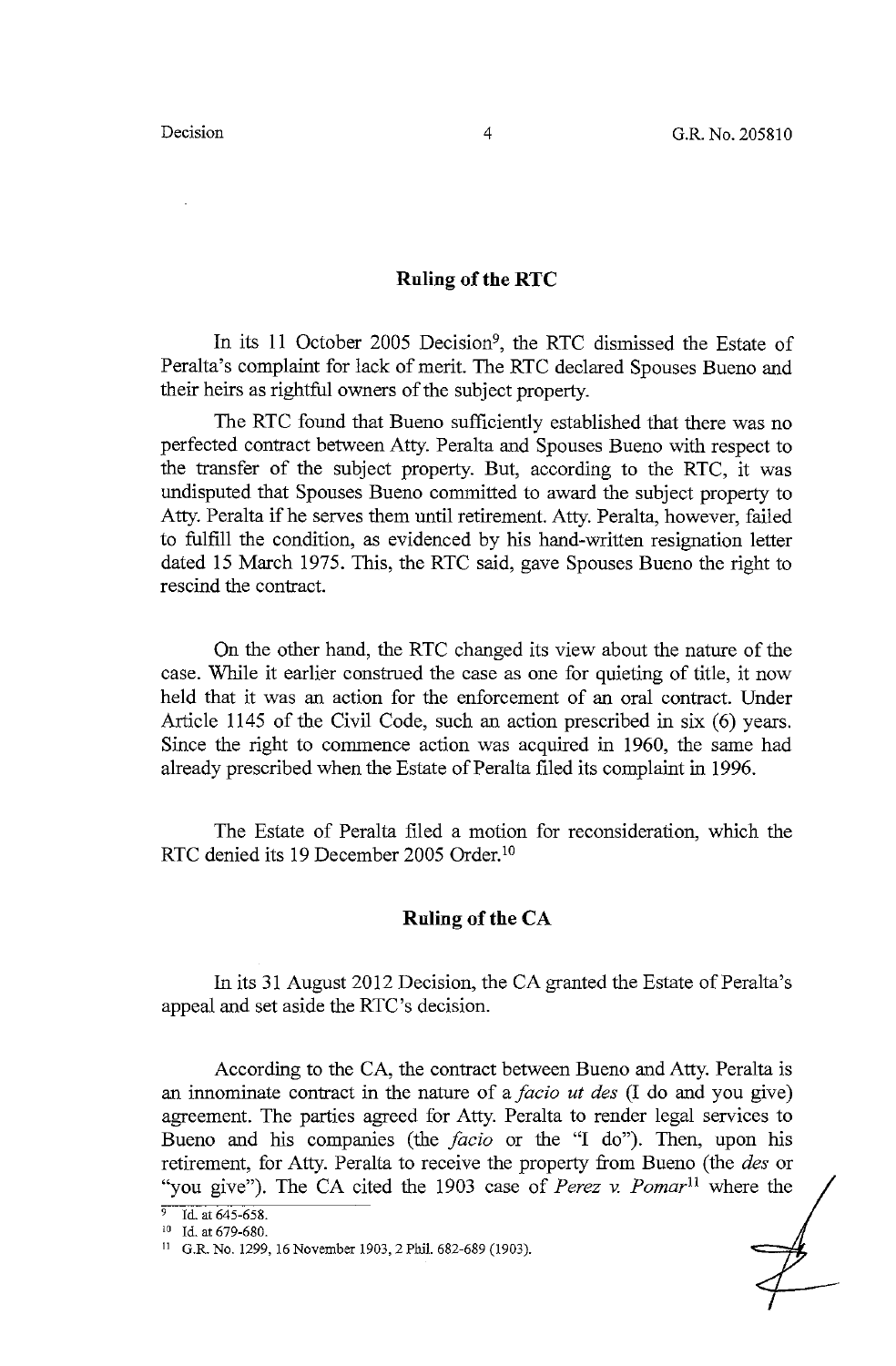Supreme Court upheld the verbal *facio ut des* contract because one party had already rendered the service.

The CA also invoked the unjust enrichment rule in Article 2212 of the Civil Code and decreed that Atty. Peralta's services were not gratuitously rendered and should be properly remunerated. The CA noted that the Estate of Bueno did not present evidence on Atty. Peralta's salaries or other forms of compensation from Bueno and his companies. According to Atty. Moises Nicdao (Atty. Nicdao), Atty. Peralta's law partner, the latter did not have a definite salary from Bueno.<sup>13</sup> Thus, the CA ruled that Atty. Peralta's occupation of the property was in the concept of an owner, as the property was given by Bueno with Atty. Peralta's services as a valuable consideration.

Moreover, the CA also observed that Bueno's relinquishment of possession of the subject property and Atty. Peralta's continued rendition of services to Bueno were vital pieces of evidence of the agreement and perfection of the *facio ut des* contract. The partial performance by both parties removed the *facio ut des* contract from the ambit of the Statute of Frauds under Article 1403 of the Civil Code because that provision applies only to executory, and not to executed, contracts.

The CA also gave credence to the Estate of Peralta's evidence that, despite submitting his resignation, Atty. Peralta continued to render his services as Bueno's counsel by filing pleadings and replying to queries. To the appellate court, apart from bare denials, the Estate of Bueno did not present any other evidence to prove that Atty. Peralta had stopped rendering his legal services by 1975. The Estate of Bueno even admitted that Atty. Peralta still represented them in cases as late as 1981, or just two years prior to Atty. Peralta's death. The CA declared:

We therefore arrive at the conclusion that at the retirable age of 60 in August 1980, [Atty. Peralta] was still working as a lawyer for [Bueno] and his companies. Relating this to the controversy at hand, We find [ Atty. Peralta] to have fulfilled the condition for him to work with [Bueno] and his companies, We find [ Atty. Peralta] to have fulfilled the condition for him to work for [Bueno] and his companies until his retirement. From the moment he was entitled to his retirement on his birthday on 19 May 1980, he had also fulfilled the *facio* - his obligation to render service and became entitled to the [ subject] property.

<sup>&</sup>lt;sup>12</sup> Article 22 provides: "Every person who through an act of performance by another, or any other means, acquires or comes into possession of something at the expense of the latter without just or legal ground,

<sup>&</sup>lt;sup>13</sup> Deposition taking of Atty. Nicdao, 12 December 1997, p. 11.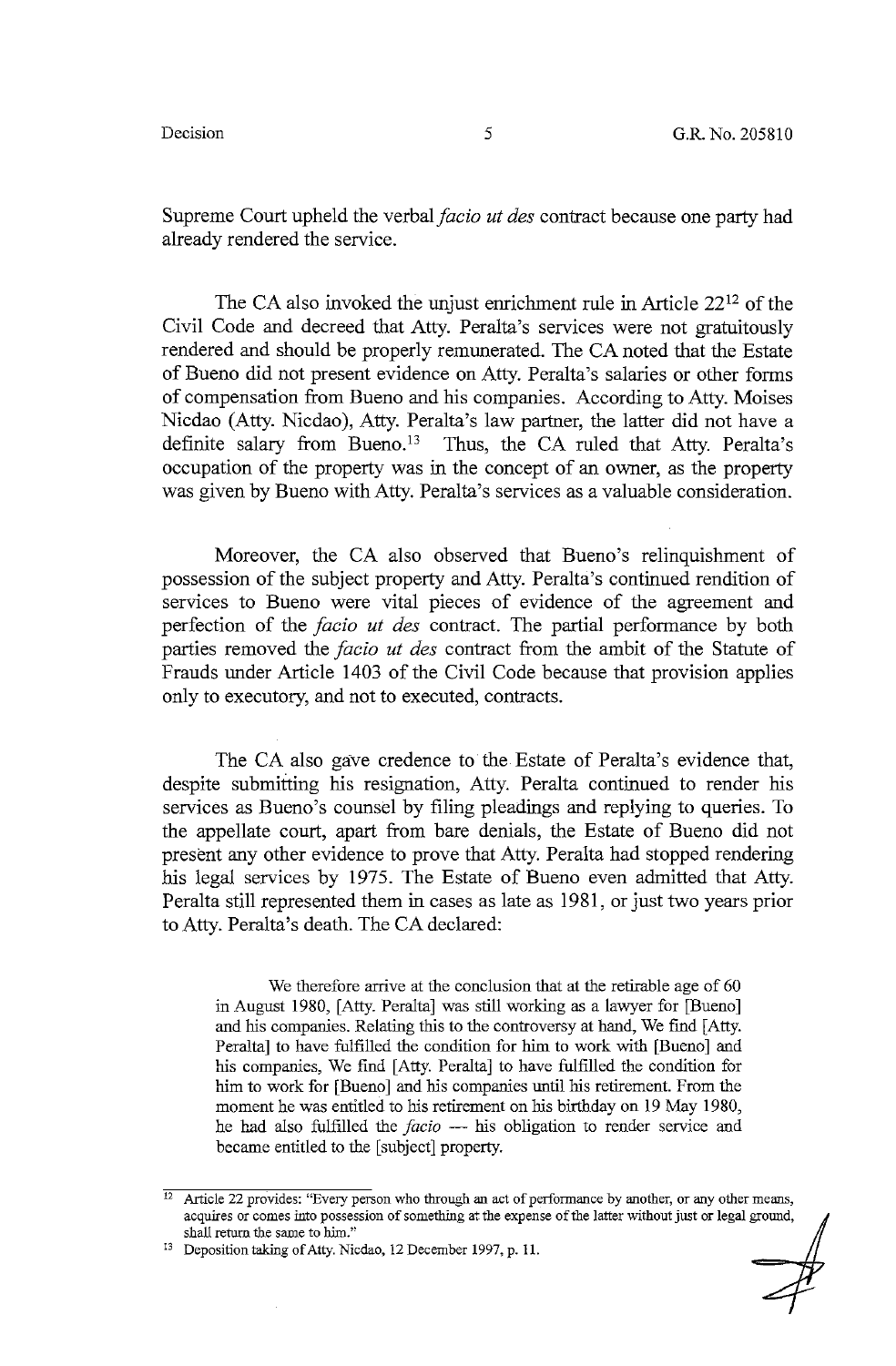Thus, [Bueno] became obligated to perform his *des* - his obligation to give the [subject] property to [Atty. Peralta] as this had become demandable. [Bueno], however, had already partially performed this obligation when he delivered the [subject] property to [Atty. Peralta] when the latter first took possession of the [subject] property with him and his family's continued occupation of the same up to his 60<sup>th</sup> birth anniversary. <sup>14</sup>

The CA further ruled that the action had not prescribed. The six  $(6)$ year period did not commence in 1960 because Atty. Peralta had not wholly perfected his right to demand the execution of the documents to transfer the title to the subject property to him as he still had to serve Bueno until his retirement. It was only upon Atty. Peralta's retirement that the ownership automatically vested upon him. The CA subscribed to the Estate of Peralta's view that the case is imprescriptible as it is an action for quieting of title. Similarly, the CA did not find the Estate of Peralta guilty of laches.

The CA concluded, thus:

In arriving at Our decision, We have tried not to lose sight of the gist of this dispute. It is essentially about the agreement of two men who agreed that one should work for or the other until his retirement in return for which a house and land of the other would be given to the him [sic]. This much has been admitted by appellees and found by the trial court. The evidence has also shown that [ Atty. Peralta] practically worked his whole professional life at the service of [Bueno] and his companies. In adjudging the property to the heirs of [Atty. Peralta], this Court is merely respecting a fundamental rule of fairness: no man must unjustly benefit and enrich himself at the expense of another.

WHEREFORE, the instant Appeal is GRANTED and the Decision of the Regional Trial Court is SET ASIDE. [The Estate of Bueno is] ordered to EXECUTE a Deed of Conveyance over the Transfer Certificate of Title of Lot No. 3450 Magistrado Villamar St., Lourdes Subdivision, Sta. Mesa, Manila in favor of the estates of Eduardo M. Peralta, Sr. and Luz B. Peralta.

Should [the Estate of Bueno] fail or refuse to do execute [sic] the aforementioned Deed of Conveyance within thirty (30) days from finality of this Decision, Brach 37 of the [RTC] of Manila shall ISSUE and Order divesting [the Estate of Bueno's] title to the property and vest it in favor of the [estates of Eduardo M. Peralta, Sr. and Luz B. Peralta] which shall have the force and effect of a conveyance executed in due form of law.

SO ORDERED. <sup>15</sup>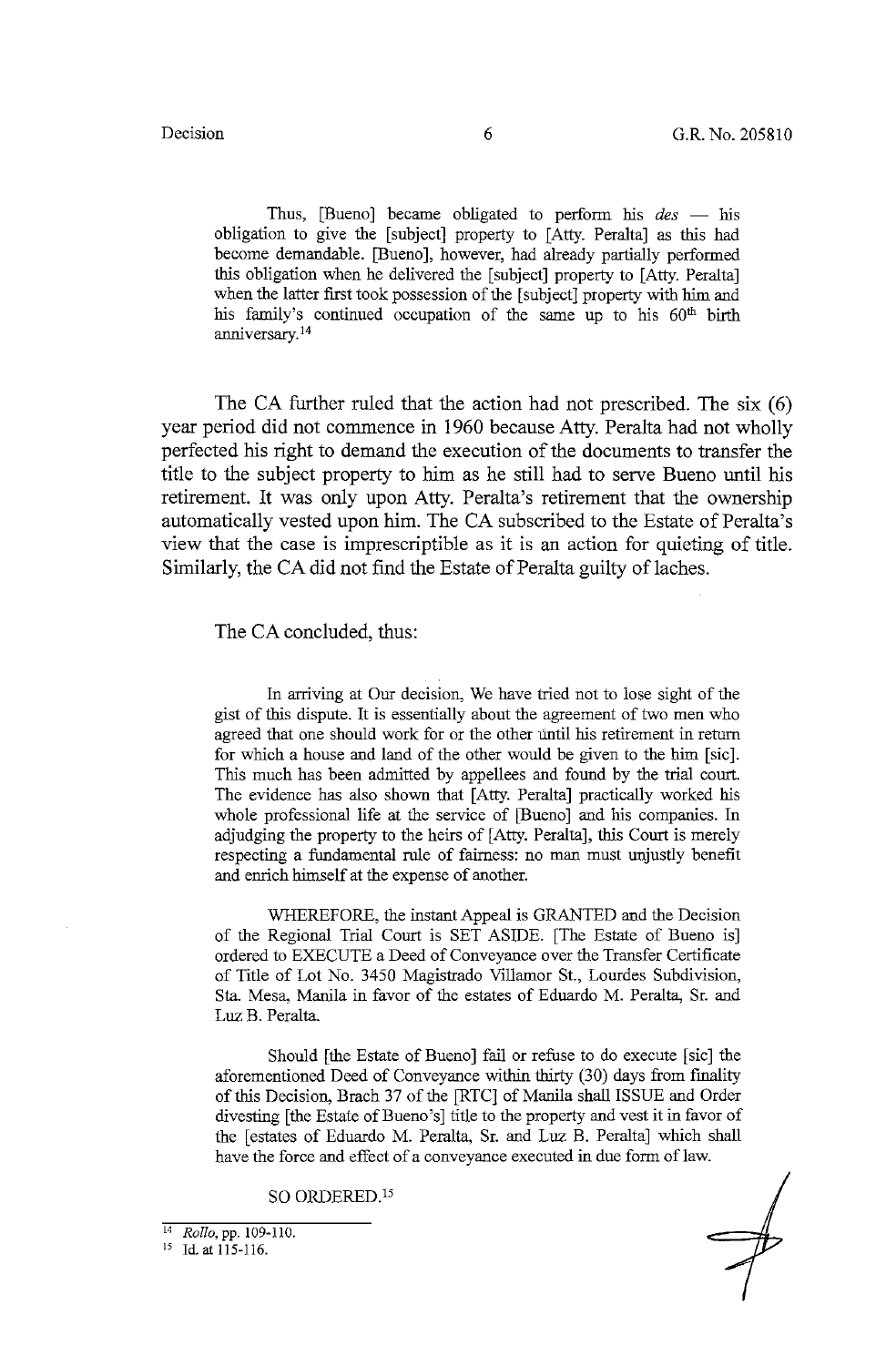The Estate of Bueno's motion for reconsideration for lack of merit was denied by the CA in its 08 February 2013 Resolution. 16 Consequently, the Estate of Bueno filed the present petition for review.

### **Issues**

The Estate of Bueno raises a lone assignment of error in this Petition: The Court of Appeals committed a reversible error of law and grave abuse of discretion amounting to lack or excess of jurisdiction in reversing the decision of the trial court dismissing the complaint for specific performance filed by the Estate of Peralta against the Estate of Bueno, and ordering the Estate of Bueno to execute a deed of conveyance over the transfer certificate of title of lot number 3450 Magistrado Villamor Street, Lourdes Subdivision, Sta. Mesa, Manila in favor of the Estate of Eduardo Peralta, Sr. and Luz B. Peralta.<sup>17</sup>

During the course of deliberations in this case, the discussions focused on the applicability of the Statute of Frauds on the agreement between Bueno and Atty. Peralta. The majority maintains that there was ratification of the agreement despite the applicability of the Statute of Frauds. The dissent, on the other hand, argues that the terms and conditions of the oral contract were not sufficiently proved so the agreement is covered by the Statute of Frauds.

### **Ruling of the Court**

*The Statute of Frauds* 

The Statute of Frauds, as found in Article 1403(2) of the Civil Code, reads:

Article 1403. The following contracts are unenforceable, unless they are ratified:

xxxx

(2) Those that do not comply with the Statute of Frauds as set forth in this number. In the following cases an agreement hereafter made shall be

 $\frac{16}{17}$  Id. at 118-120.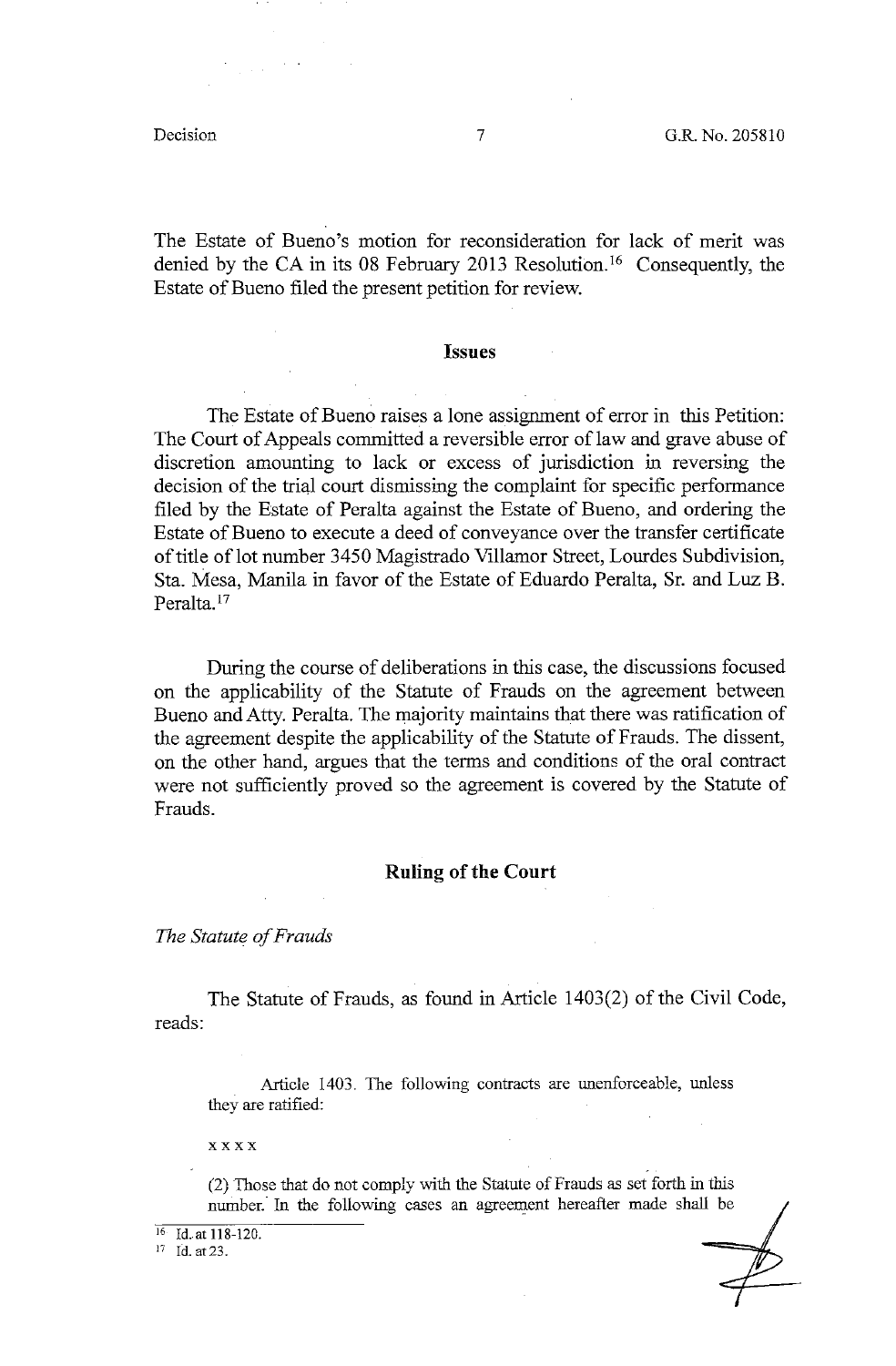unenforceable by action, unless the same, or some note or memorandum thereof, be in writing, and subscribed by the party charged, or by his agent; evidence, therefore, of the agreement cannot be received without the writing, or a secondary evidence of its contents:

(a) An agreement that by its terms is not to be performed within a year from the making thereof;

(b) A special promise to answer for the debt, default, or miscarriage of another;

( c) *A.n* agreement made in consideration of marriage, other than a mutual promise to marry;

( d) An agreement for the sale of goods, chattels or things in action, at a price not less than five hundred pesos, unless the buyer accept and receive part of such goods and chattels, or the evidences, or some of them, of such things in action, or pay at the time some part of the purchase money; but when a sale is made by auction and entry is made by the auctioneer in his sales book, at the time of the sale, of the amount and kind of property sold, terms of sale, price, names of the purchasers and person on whose account the sale is made, it is a sufficient memorandum;

( e) An agreement for the leasing for a longer penod than. one year, or for the sale of real property or of an interest therein;

( f) A representation to the credit of a third person.

xxxx.

Note that Art. 1403(2) speaks of a general rule, but recognizes ratification as an exception.

Our laws recognize four kinds of defective contracts, 18 Among these is the unenforceable contract, or one that, for lack of authority, or of writing, or for incompetence of both parties, cannot be given effect unless properly ratified. But note that the lack of writing does not make the agreement void or inexistent. It merely bars suit for performance or breach. Such a defect can be cured by acknowledgment or ratification. 19

Quite recently, We had the opportunity to discuss the parameters of the Statute of Frauds in *Heirs of Alido vs. Campano*,<sup>20</sup> which reiterated that an unenforceable contract under Article 1403(2) is not necessarily void since it can be ratified by failure to object to the presentation of oral evidence to

18 Balane (2018), *Jottings and Jurisprudence in Civil Law (Obligations and Contracts),* p. 695.

<sup>19</sup> Id., p. 752.

<sup>20</sup> G.R. No. 226065, 29 July 2019. (Emphases and citations omitted).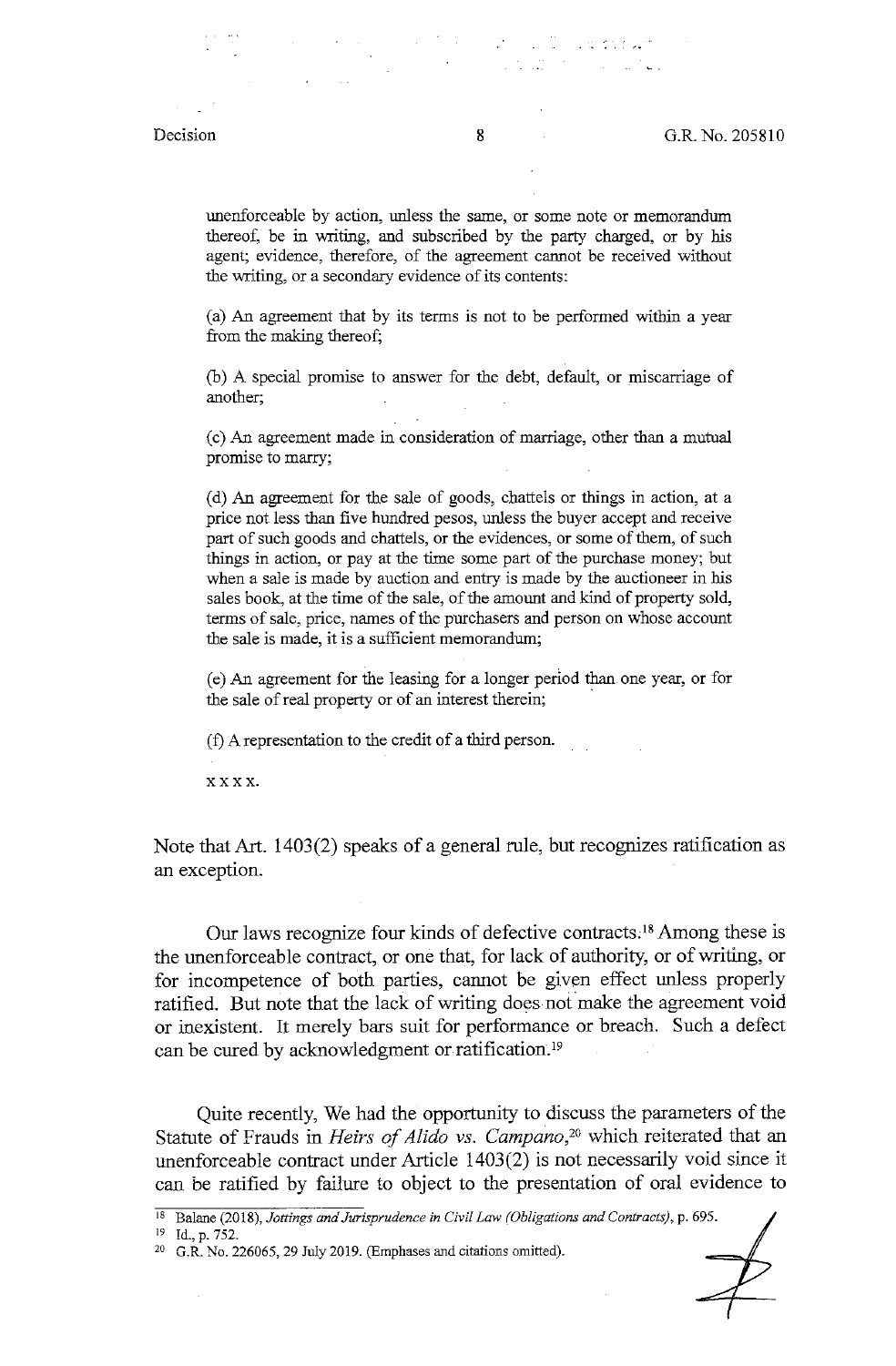Decision 9 G.R. No. 205810

prove the contract itself, or by the acceptance of benefits. The contract can be established by the express or implied conduct of the parties. The Court explained, thus:

Article 1403 (2) of the Civil Code, or otherwise known as the Statute of Frauds, requires that covered transactions must be reduced in writing, otherwise the same would be unenforceable by action. In other words, sale of real property must be evidenced by a written document as an oral sale of immovable property is unenforceable.

Nevertheless, it is erroneous to conclude that contracts of sale of real property without its term being reduced in writing are void or invalid. In *The Estate of Pedro* C. *Gonzales v. The Heirs of Marcos Perez,* the Court explained that failure to observe the prescribed form of contracts do not invalidate the transaction, to wit:

Nonetheless, it is a settled rule that the failure to observe the proper form prescribed by Article 1358 does not render the acts or contracts enumerated therein invalid. It has been uniformly held that the form required under the said Article is not essential to the validity or enforceability of the transaction, but merely for convenience. The Court agrees with the CA in holding that a sale of real property, though not consigned in a public instrument or formal writing, is, nevertheless, valid and binding among the parties, for the time-honored rule is that even a verbal contract of sale of real estate produces legal effects between the parties. Stated differently, although a conveyance of land is not made in a public document, it does not affect the validity of such conveyance. Article 1358 does not require the accomplishment of the acts or contracts in a public instrument in order to validate the act or contract but only to insure its efficacy .

.. Further, the Statute of Frauds applies only to executory contracts and not to those which have been executed either fully or partially. In Swedish Match, AB v. Court of Appeals, the Court expounded on the purpose behind the requirement that certain contracts be reduced in writing, viz.:

> The Statute of Frauds embodied in Article 1403, paragraph (2), of the Civil Code requires certain contracts enumerated therein to be evidenced by some note or memorandum in order t6 be enforceable. The term "Statute of Frauds" is descriptive of statutes which require certain classes of contracts to be in writing. The Statute does not deprive the parties of the right to contract with respect to the matters therein involved, but merely regulates the formalities of the contract necessary to render it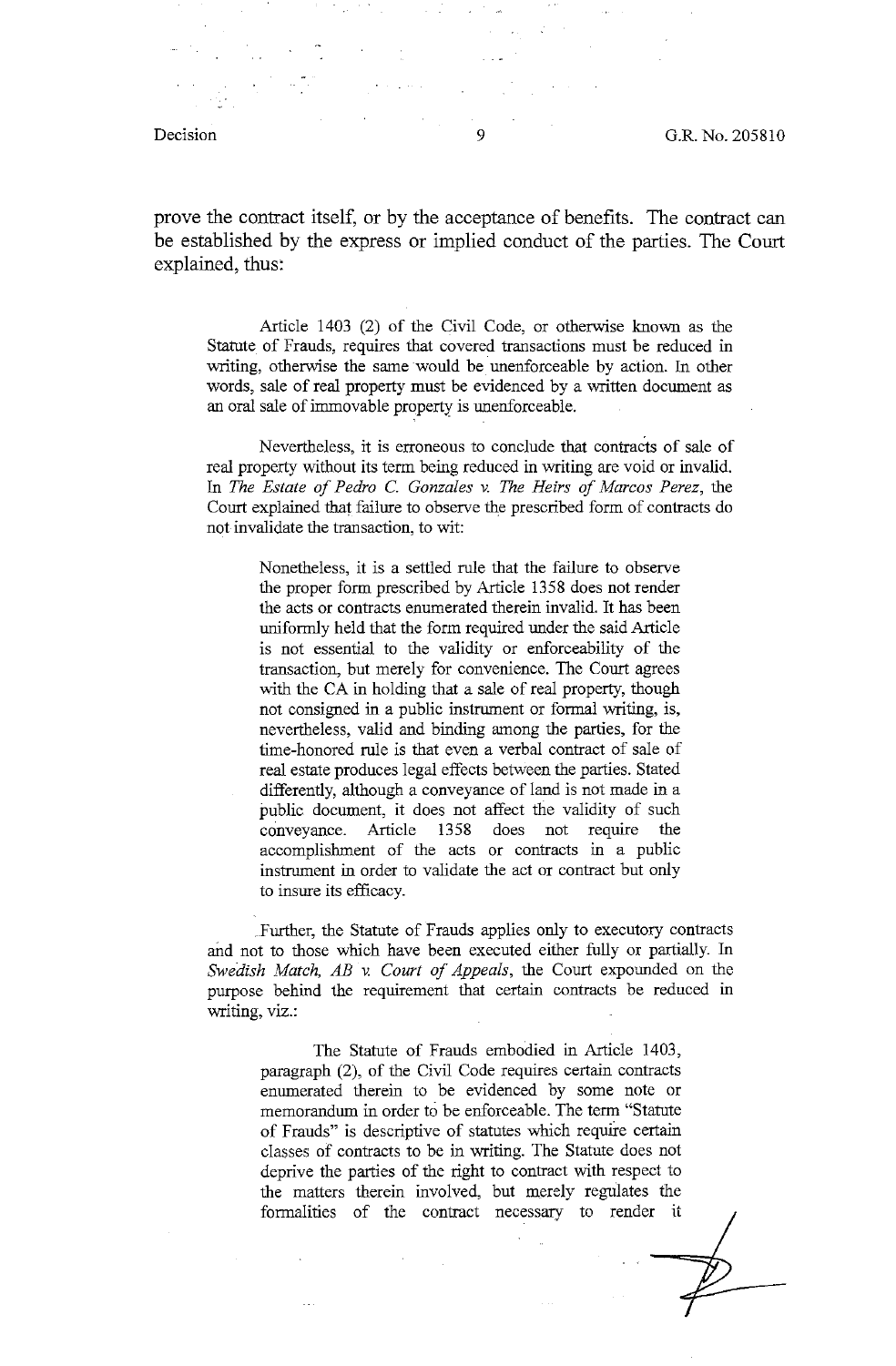enforceable. Evidence of the agreement cannot be received without the writing or a secondary evidence of its contents.

The Statute, however, simply provides the method by which the contracts enumerated therein may be proved but does not declare them invalid because they are not reduced to writing. By law, contracts are obligatory in whatever form they may have been entered into, provided all the essential requisites for their validity are present. However, when the law requires that a contract be in some form in order that it may be valid or enforceable, or that a contract be proved in a certain way, that requirement is absolute and indispensable. Consequently, the effect of non-compliance with the requirement of the Statute is simply that no action can be enforced unless the requirement is complied with. Clearly, the form required is for evidentiary purposes only. Hence, if the parties permit a contract to be proved, without any objection, it is then just as binding as if the Statute has been complied with.

The purpose of the Statute is to prevent fraud and perjury in 1he enforcement of obligations depending for their evidence on the unassisted memory of witnesses, by requiring certain enumerated contracts and transactions to be evidenced by a writing signed by the party to be charged.

While the Statute of Frauds aim [sic] to safeguard the parties to a contract from fraud or perjury, its non-observance does not adversely affect the intrinsic validity of their agreement. The form prescribed by law is for evidentiary purposes, non-compliance of which does not make the contract void or voidable, but only renders the contract unenforceable by any action. In fact, contracts which do not comply with the Statute of Frauds are ratified by the failure of the parties to object to the presentation of oral evidence to prove the same, or by an acceptance of benefits under them.

Further, the Statute of Frauds is limited to executory contracts where there is a wide field for fraud as there is no palpable evidence of the intention of the contracting parties. It has no application to executed contracts because the exclusion of parol evidence would promote fraud or bad faith as it would allow parties to keep the benefits derived from the transaction and at the same time evade the obligations imposed therefrom.

The RTC errs in summarily dismissing respondent's claim of ownership simply because the sale between her and Alido was not supported by a written deed. As above-mentioned, an oral sale of real property is not void and even enforceable and binding between the parties if it had been totally or partially executed.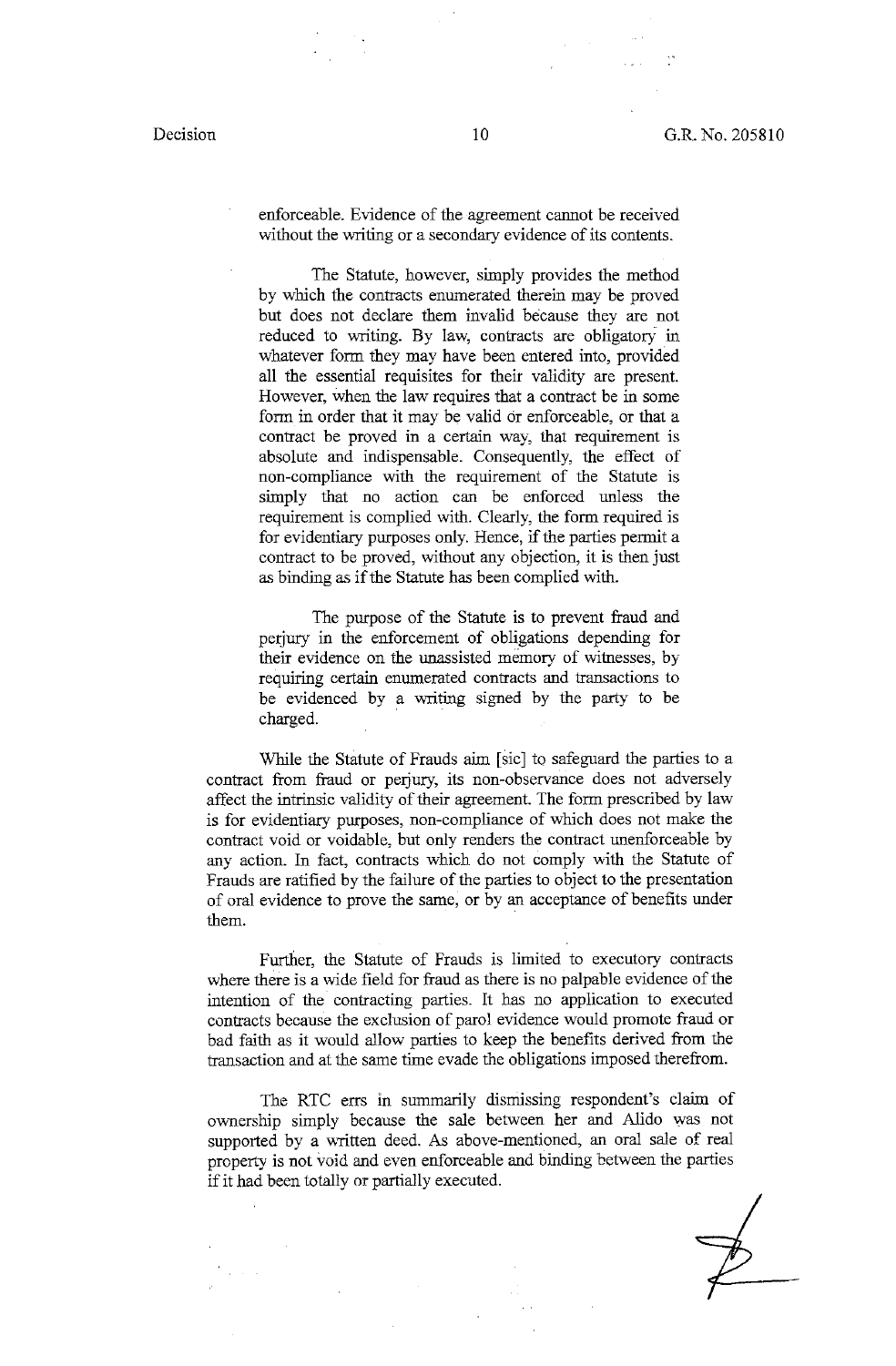The Court agrees with the observations of the CA that the Statute of Frauds is inapplicable in the present case as the verbal sale between respondent and Alido had been executed. From the time of the purported sale in 1978, respondent peacefully possessed the property and had in her custody OCT No. F-16558. Further, she had been the one paying the real property taxes and not Alido. Possession of the property, making improvements therein and paying its real property taxes may serve as indicators that an oral sale of a piece of land had been performed or executed.

··In. addition, while· tax declarations are. not conclusive proof of ownership, they may serve as *indicia* that the person paying the realty taxes possesses the property in concept of an owner. In *Heirs of Simplicio Santiago v. Heirs of Mariano E. Santiago* the Court, thus, explained:

In the instant case, it was established that Lot 2344 is a private property of the Santiago clan since time immemorial, and that they have declared the same for taxation. Although tax declarations or realty tax payment of property are not conclusive evidence of ownership, nevertheless, they are good indicia of possession in the concept of owner, for no one in his right mind would be paying taxes for a property that is not in his actual or constructive possession. They constitute at least proof that · the holder has a claim of title over the property. The voluntary declaration of a piece of property for taxation purposes manifests not only one's sincere and honest desire to obtain title to the property and announces his adverse claim. against the State and all other interested parties, but also the intention to contribute needed revenues to the Government. Such an act strengthens one's bona fide claim of acquisition of ownership.

From 1978 until her death, Alido never questioned respondent's continued .possession of the property, as well as of OCT No. F-16558. Neither did she stop respondent from paying realty taxes under the latter's name. Alido allowed respondent to exercise all the rights and responsibilities of an owner over the subject parcel of land. Even after her death, neither her heirs disturbed respondent's possession of the property nor started paying for the real property taxes on the said lot. Further, it is noteworthy that petitioners do not assail that respondent had acquired the property fraudulently or illegally as they merely rely on the fact that there was no deed of sale to support the said transaction. However, as manifested by the actions or inactions of Alido and respondent, it can be reasonably concluded that Alido had sold the property to respondent and that the said transaction had been consunrmated.

With what transpired between the parties, the oral contract between Bueno and Atty. Peralta should be excluded from the application of the Statute of Frauds. The application of the exception in the first sentence of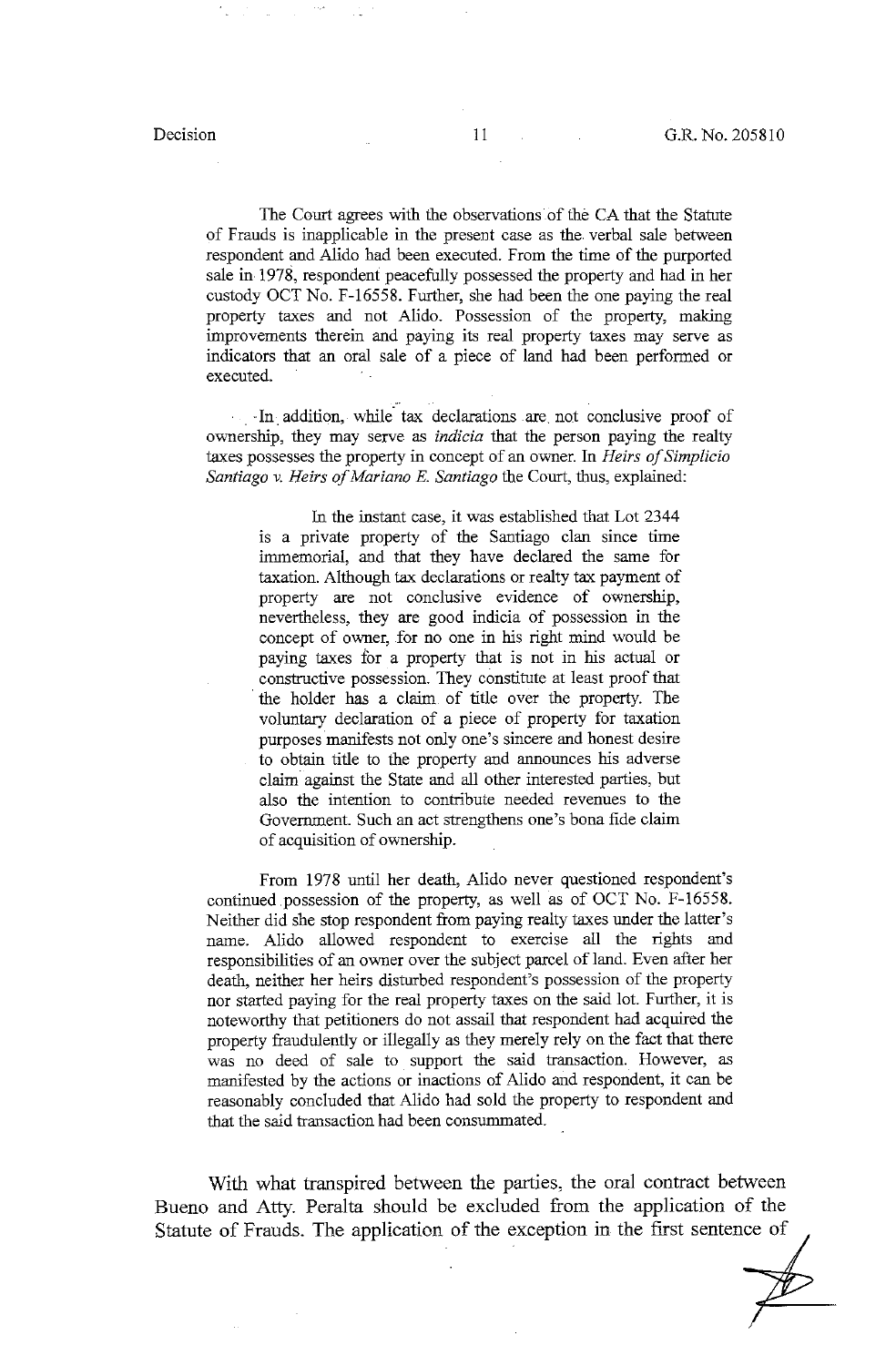Article 1403, in relation to Article 1405 of the Civil Code should apply instead. Ratification as an exception to unenforceable contracts is addressed in the first sentence of Article 1403, while the modes of ratification are described in Article 1405.

Art. 1403. The following contracts are unenforceable, **unless they are ratified** x x x x.

Art. 1405. Contracts infringing on the Statute of Frauds, referred to in No. 2 of Article 1403, **are ratified by the failure to object to the presentation of oral evidence to prove the same, or by the acceptance of benefits under them.** (Emphasis supplied)

Article 1405 is further bolstered by Articles 1392 and 1393 of the Civil Code:

Art. 1392. Ratification extinguishes the action to annul a voidable contract.

Art. 1393. Ratification may be effected expressly or tacitly. It is understood that there is a tacit ratification if, with-knowledge of the reason which renders the contract voidable and such reason having ceased, the person who has a right to invoke it should execute an act which necessarily implies an intention to waive his right.

Ratification is, in essence, consent belatedly given through express or implied acts that are deemed a confirmation of the agreement or a waiver of the right to impugn the unauthorized act.21

Both the trial court and the CA found that there was a contract to transfer the property from Bueno to Atty. Peralta. The trial court held:

The undisputed fact is that the subject property was a subject of the commitment between [the] Buenos and Atty. Peralta whereby the latter shall be awarded of the same property if he could serve as counsel for the Buenos and the group of companies they owned until the time of his retirement. 22

The trial court glaringly omitted Bueno's acts of ratification of the oral contract from 1960, or how the Estate of Bueno ratified the contract

22 *Rollo,* p. 654.

<sup>21</sup>*University of Mindanao, Inc.* v. *Bangko Sentral ng Pilipinas,* G.R. Nos. 194964-65, 11 January 2016, 776 Phii. 401-455 (2016); 778 SCRA458, 505.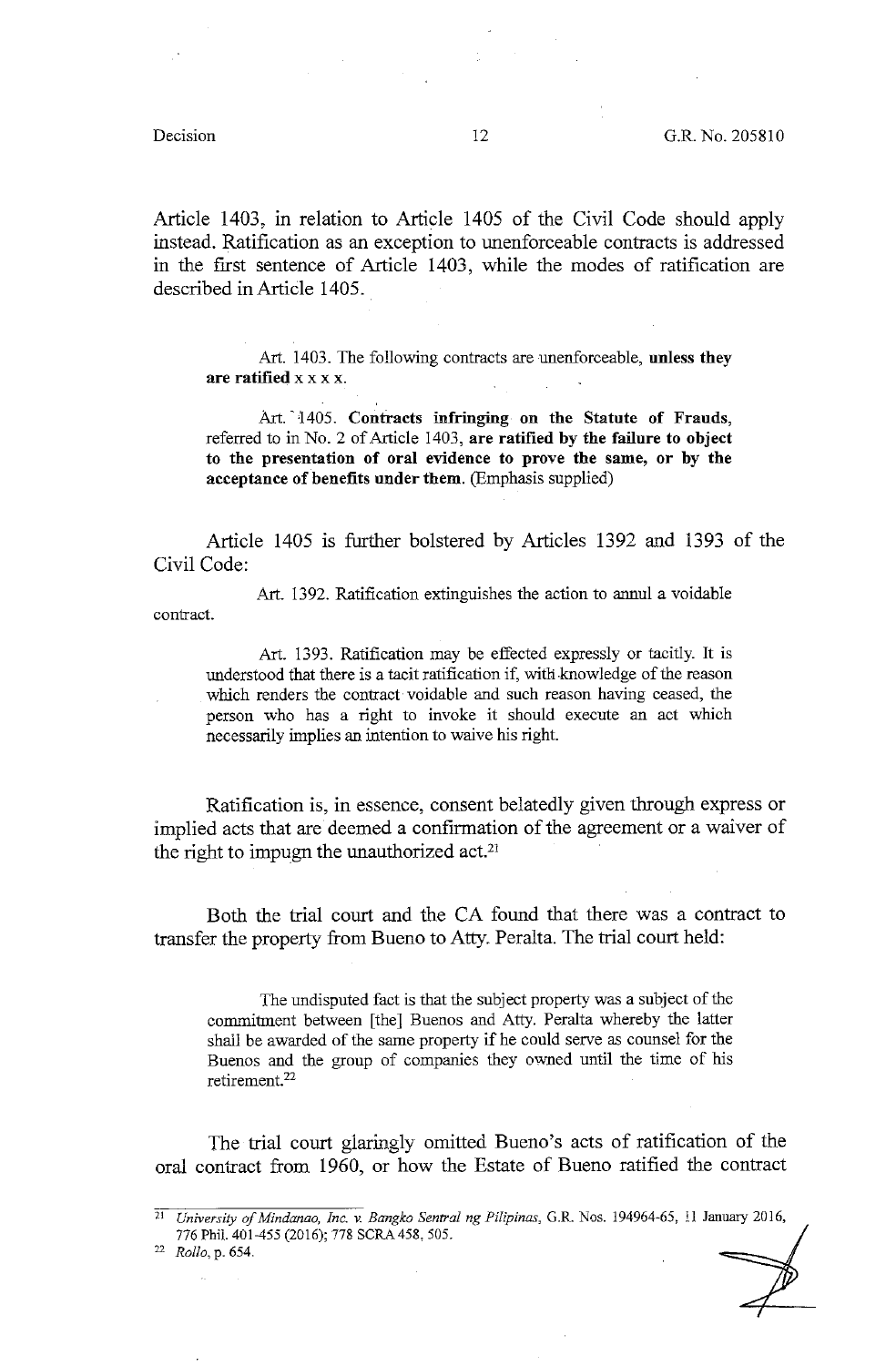during trial. It limited its discussion to the "lack of personal knowledge of the alleged verbal transaction."•

The CA, on the other hand, viewed Bueno's acts of ratification through the lens of partial performance of the contract and placed significant value on Atty. Peralta's legal services. In awarding the property to the Estate of Peralta, the CA recognized that "[Atty. Peralta] practically worked his whole professional life at the service of [Bueno] and his companies."23 The CA stated:

The agreement and perfection of this contract by [Bueno] and [Atty. Peralta] are evident by the subsequent acts of the both parties: [Bueno's] relinquishing possession of the property to [Atty. Peralta] and [Atty. Peralta's] continued rendition of services to [Bueno] and bis companies.24

### *Effects of judicial admissions*

It is a matter of record, too, borne by the Estate of Bueno's own recital of facts in the present petition, that Atty. Peralta, having been friends with Bueno since their younger years, was engaged to render legal services for the Bueno family's corporations beginning in 1960.25

This matter was further clarified during pre-trial when the Estate of Bueno admitted Atty. Peraita's physical possession of the subject property from January, 1962 up to the present. Likewise admitted was Atty. Peralta's rendition of legal services to the Spouses Bueno and their companies from 1957 to 1975.26

The .Estate of Bueno argues against the existence of the condition for the transfer of the subject property to Atty. Peralta because it was never raised as an issue in the Answer.<sup>27</sup> However, it is plain to Us, based on the allegations in the petition<sup>28</sup> and the Reply,<sup>29</sup> that the Estate of Bueno

<sup>23</sup> **Id. at 115.** 

<sup>24</sup> Id. at 100.

<sup>25</sup>Id. at 76-78; *See* 1989 REVISED RULES ON EVIDENCE, Rule 129, Sec. 4; Rule 131, Sec. 2 (a); CIVIL CODE, Article 1431.

<sup>26</sup> *Rolla,* pp. 82-83.

 $27$  Id. at  $78-79$ .

<sup>&</sup>lt;sup>28</sup> Id. at 84. "... In addition, the late Valeriano Bueno, Sr. verbally expressed that the property would be given to Atty. Peralta. Sr. on condition that he would serve as legal counsel up to his retirement...";

<sup>&</sup>lt;sup>29</sup> Id. "... the fact is that the subject property was a subject of the verbal commitment to Atty. Peralta, Sr. Id. "... the fact is that the subject property was<br>whereby the property of late Valeriano Bueno, for him and his company until the time of his retirement." **S-. ,oru, 00** ,;,~ **m ,re** ,,\_ **ff m•"** •~ & **2**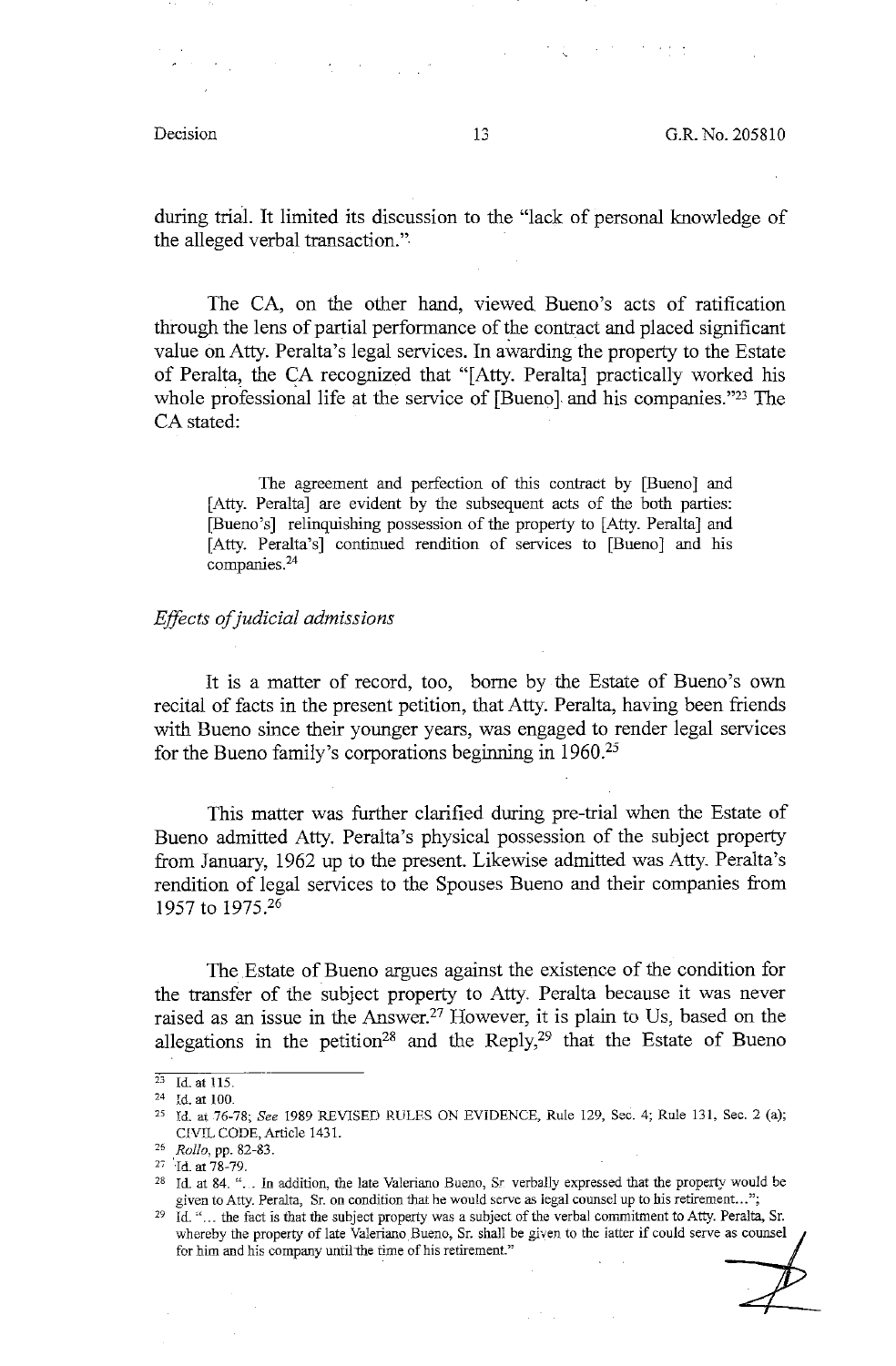**reiterated a confirmation** of Bueno's **commitment** to transfer the property to Atty. Peralta. Such repeated and consistent representation from the Estate of Bueno and their counsel demonstrate the *existence* of the contract between Bueno and the Atty. Peralta, which the Court considers as **judicial admissions.** 

On the aspect of reiteration of a factual statement, there is the acknowledged postulate on **adoptive admission** as a component of the concept on judicial admissions under Section 4, Rule 129 of the Revised Rules on Evidence. This concession of a disputed fact by the adverse party was also applied by this Court in *Republic v. Kenrick Development*  Corporation:30

A party may, by his words or conduct, voluntarily adopt or ratify another's statement. Where it appears that a party clearly and unambiguously assented to or adopted the statements of another, evidence of those statements is admissible against him. This is the essence of the principle of adoptive admission.

An adoptive admission is a party's reaction to a statement or action by another person when it is reasonable to treat the party's reaction as an admission of something stated or implied by the other person. By adoptive admission, a third person's statement becomes the admission of the party embracing or espousing it. Adoptive admission may occur when a party:

### **(a) expressly agrees to or concurs in an oral statement made by another;**

- **(b) hears a statement and later on essentially repeats it;**
- ( c) utters an acceptance or builds upon the assertion of another;
- ( d) replies by way of rebuttal to some specific points raised by another but ignores further points which he or she has heard the other make; or
- ( e) reads and signs a written statement made by another.

Here, respondent accepted the pronouncements of Atty. Garlitos and built its case on them. At no instance did it ever deny or contradict its former counsel's statements. It went to great lengths to explain Atty. Garlitos' testimony as well as its implications, as follows:

<sup>30</sup> G.R. No. 149576, 08 August 2006, 529 Phil. 876-886 (2006); 498 SCRA 220, 227-229. Citations omitted. Emphasis added.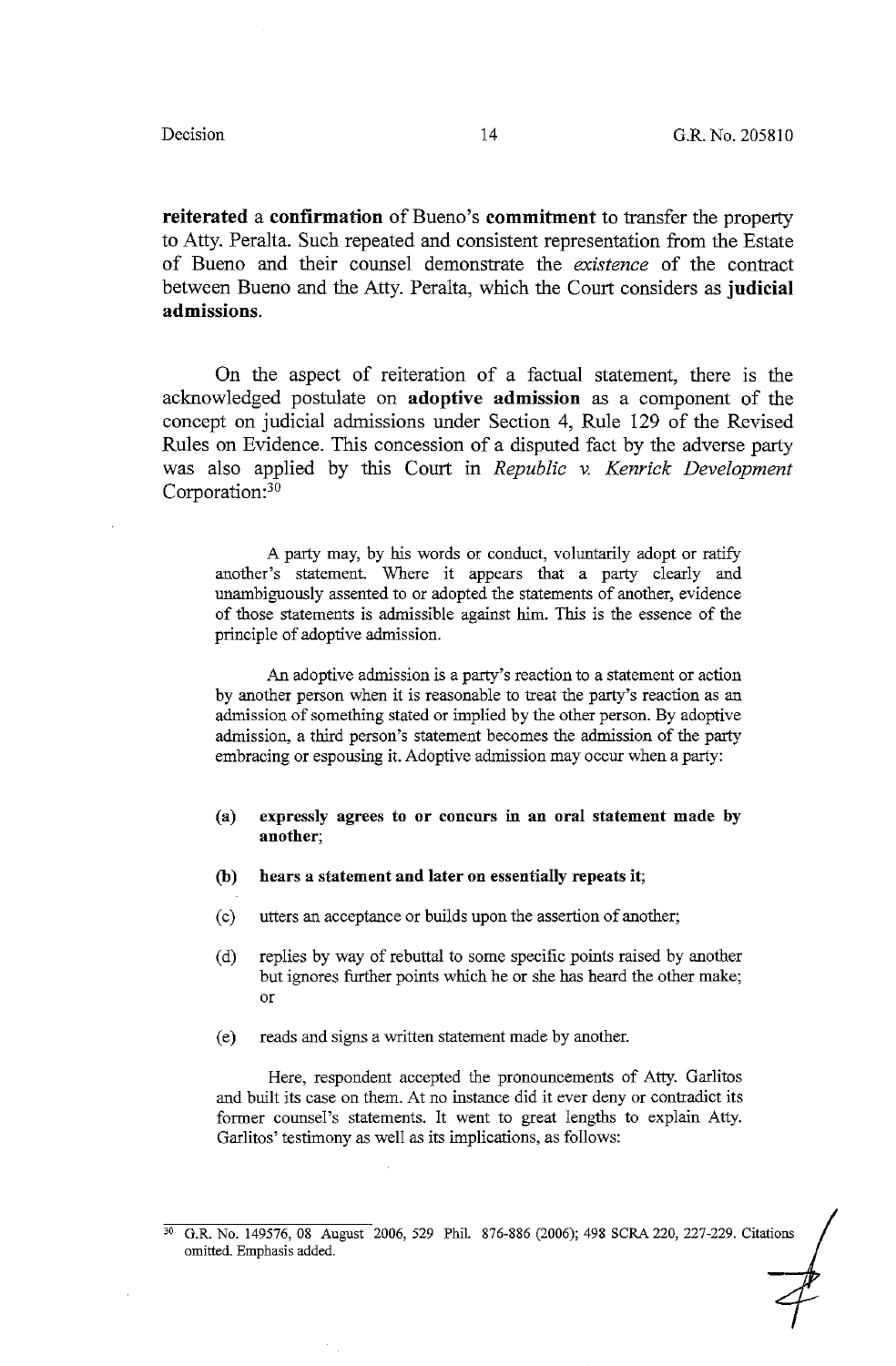1. While Atty. Garlitos denied signing the answer, the fact was that the answer was signed. Hence, the pleading could not be considered invalid for being an unsigned pleading. The fact that the person who signed it was neither known to Atty. Garlitos nor specifically authorized by him was immaterial. The important thing was that the answer bore a signature.

2. While the Rules of Court requires that a pleading must be signed by the party or his counsel, it does not prohibit a counsel from giving a general authority for any person to sign the answer for him which was what Atty. Garlitos did. The person who actually signed the pleading was of no moment as long as counsel knew that it would be signed by another. This was similar to addressing an authorization letter "to whom it may concern" such that any person could act on it even if he or she was not known beforehand.

3. Atty. Garlitos testified that he prepared the answer; he never disowned its contents and he resumed acting as counsel for respondent subsequent to its filing. These circumstances show that Atty. Garlitos conformed to or ratified the signing of the answer by another.

Respondent repeated these statements of Atty. Garlitos in its motion for reconsideration of the trial court's February 19, 1999 resolution. And again in the petition it filed in the Court of Appeals as well as in the comment 15 and memorandum it submitted to this Court.

Evidently, respondent completely adopted Atty. Garlitos' statements as its own. Respondent's adoptive admission constituted a judicial admission which was conclusive on it.

In addition, We note explicit remarks from the Estate of Bueno during the various stages of the suit that can be deemed as **negative pregnant**  statements, or that form of denial which is at the same time an affirmative assertion favorable to the opposing party. It is said to be a denial pregnant with an admission of the substantial facts in the pleading responded to.<sup>31</sup> It is in effect an admission of the averment to which it is directed.

These statements call into effect the principle of estoppel under Article  $1431^{32}$  of the New Civil Code. Any other evidence to prove the agreement is unnecessary in light of the Estate of Bueno's conduct over the years, from

<sup>&</sup>lt;sup>31</sup> Regalado (2010), *Remedial Law Compendium*, 10<sup>th</sup> ed, Vol. 1, p. 181, citing 1 Martin 306, *Guevarra v. Ea/a,* A.C. No. 7136, 01 August 2007, 555 Phil. 713-732 (2007); 529 SCRA I; *Republic v. Sandiganbayan,* G.R. No. 189590, 23 April 2018, 862 SCRA 163 - "Moreover, the denial by private respondent Romeo of his ownership of the subject property is pregnant with an admission, i.e., that he has an interest in his wife's share in the property by virtue of their marital union. This is a negative pregnant, which is a form of negative expression which carries with it an affirmation or at least an implication of some kind favorable to the adverse party."<br><sup>32</sup> Article 1431. Through estoppel an admission or representation is rendered conclusive upon the person

making it, and cannot be denied or disproved as against the person relying thereon. *See* 4 Wigmore on Evidence (1905), pp. 3619-3621.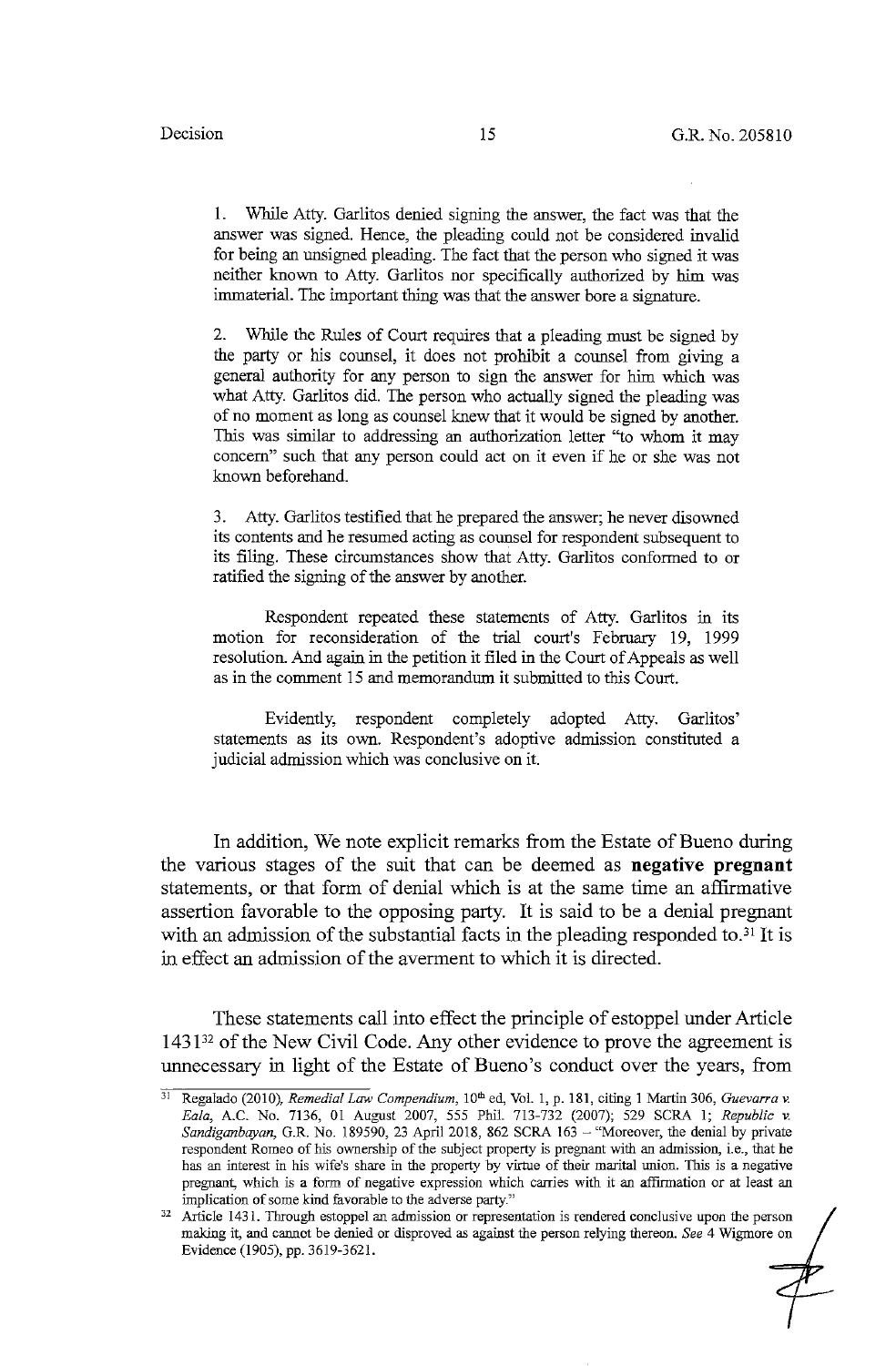time the agreement was made, to the moment Atty. Peralta and his family took possession of the subject property in 1962, and through the years that they occupied the same.<sup>33</sup>

Consequently, the Court may disregard all evidence submitted by the Estate of Bueno contrary to, or inconsistent with, their judicial admissions.<sup>34</sup>

## *Ratification by failure to object to the presentation of oral evidence*

To reiterate, the first mode of ratification under Article 1405 is failure to object to the presentation of oral evidence. The record is replete with such oral evidence that the Estate of Bueno failed to refute.

Noteworthy is the deposition<sup>35</sup> of Atty. Nicdao, taken in the presence of both parties' counsels. His testimony was offered by the Estate of Peralta for the following purposes:

1. To prove that the witness knew personally Atty. Eduardo Peralta, Sr., and Mrs. Luz Peralta, both are now deceased and he likewise knew the defendant spouses Valeriano C. Bueno and the late Genoveva Bueno.

XXX

3. That sometime in 1966 at the house and lot subject of this case, defendants unconditionally transferred and conveyed full ownership of the subject property in favor of the plaintiffs and that he was present during such incident.

<sup>33</sup> Herrera (1999), *Remedial Law,* Vol. 5, p. 107, citing *So/tvio v. Court of Appeals,* G.R. No. 83484, 12 February 1990, 261 Phil. 231-250 (1990); 182 SCRA 119.

<sup>34</sup>*Republic v. Menzi,* G.R. No. 183446, 13 November 2012, 698 Phil. 495-525 (2012); 685 SCRA 291, 312-313 - "Having been made by their executor during the trial of the case on the merits, these declarations are binding, at least insofar as the Estate is concerned. Pursuant to Section 4, Rule 129 of the Revised Rules on Evidence, an admission, verbal or written, made by a party in the course of the **proceedings in the same case does not require proof. It may be made: (a) in the pleadings filed by the**  parties; (b) in the course of the trial either by verbal or written manifestations or stipulations; or (c) in **other stages of judicial proceedings, as in the pre-trial of the case. 50 When made in the same case in**  which it is offered, "no evidence is needed to prove the same and it cannot be contradicted unless it is shown to have been made through palpable mistake or when no such admission was made." The **admission becomes conclusive on him, and all proofs submitted contrary thereto or inconsistent**  therewith should be ignored, whether an objection is interposed by the adverse party or not. Absent any showing in the record that the above-quoted declarations were made by Montecillo through palpable mistake, the Repubiic correctly argues that they are binding upon the Estate which, for said reason, is precluded from claiming that the funds deposited under TDC Nos. 162828 and 162829 came from the

<sup>1984</sup> sale of Bulletin shares to US Automotive."<br><sup>35</sup> The deposition was taken before Judge Tiburcio V. Empaynado, Jr. of the Municipal Trial Court of San Antonio, Nueva Ecija on 12 December 1997 and on 02 February 1998. Atty. Acerey Pacheco appeared for the Estate of Peralta, while Atty. Domingo Lalaquit appeared for Valeriano Bueno and the Heirs of **Genoveva Bueno.**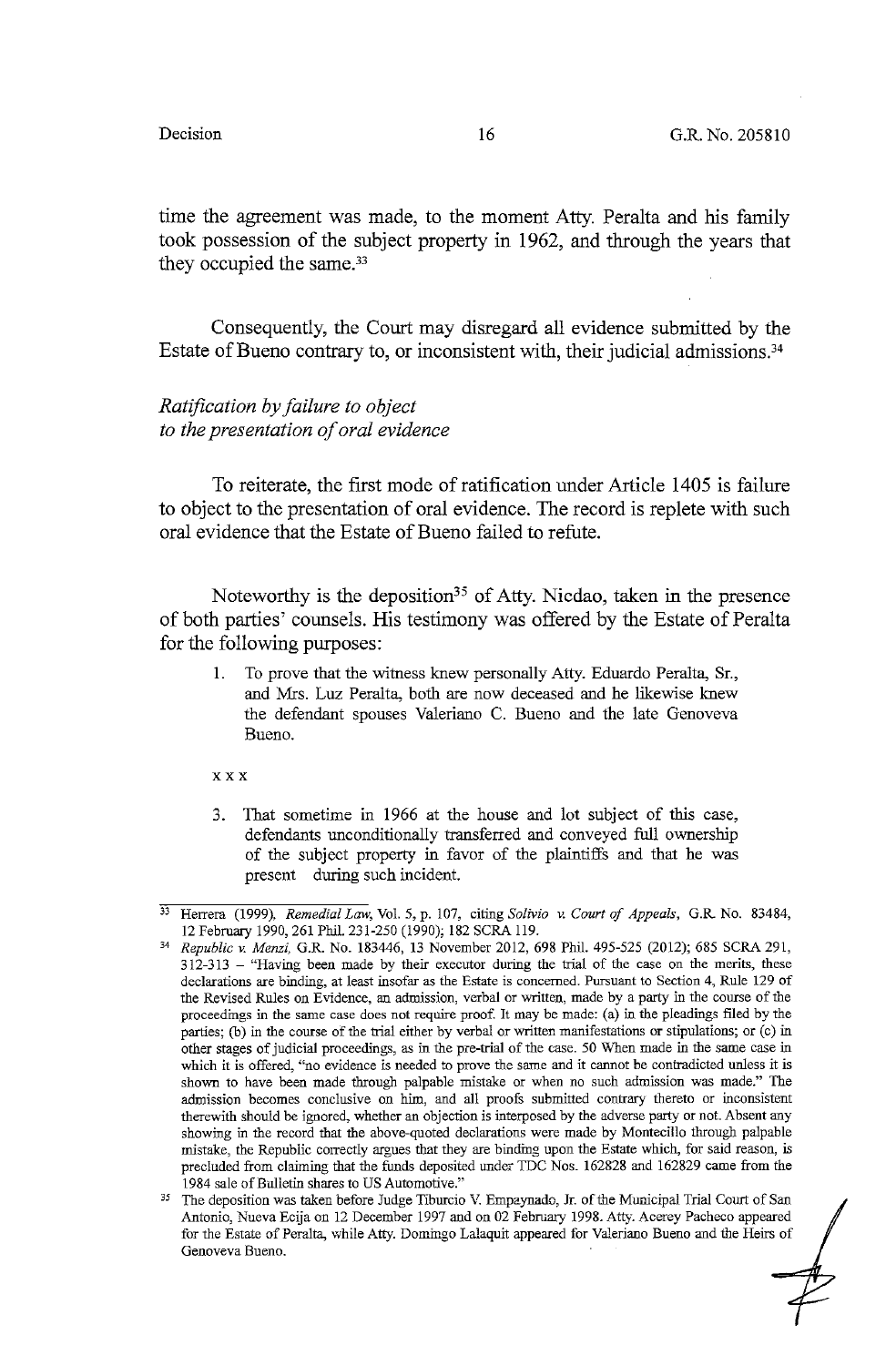XXX

5. That the property subject of this case was given to the plaintiff as partial consideration for the legal services rendered by the late Atty. Eduardo Peralta, Sr.

 $X X X<sup>36</sup>$ 

Atty. Nicdao likewise testified in open court and made the following statements under direct examination, without any objection from the counsel of the Estate of Bueno, to wit:

Q Pañero, let me call your attention to paragraph 4 of this affidavit which state and I quote:

"In fact I remember one incident sometime in 1966 at the residence of Atty. Peralta during which occasion, Mr. Valeriano Bueno reiterated his generosity to Atty. Peralta for the legal services rendered thus far in my presence and in the presence of other persons who were similarly invited for the occasion such as Mr. Jose Padilla to who I was also introduced by the late Atty. Peralta."

When you speak of the residence of Atty. Peralta, are you referring to the property subject of this case which is located at 3450 Majistrada [sic] Villamor St., Lourdes Subdivision, Sta. Mesa, Manila which is the property subject of this case?

- A Yes sir.
- Q Could you tell us now what do you remember of that incident sometime in 1966?
- A I remember that was in the house of Atty. Eduardo Peralta, Sr. when there was an occasion, I think that was a birthday party. I am [sic] invited, Mr. Bueno, his wife, attorney-to-be Padilla, myself. That is in the evening, May 19 I think.
- Q What transpired there, Mr. Witness?
- A We took food and drink there, that is what transpired there. Mr. Bueno, if he followed only all the prowises of Mr. Bueno, all the employees should have one lot each especially those lots acquired at Antipolo, Rizal. In this particular case, Atty. Peralta do [sic] not have any definite amount of salary. He only promised to give that house and lot to him and this Mr. Peralta told me about that and when there was a birthday we talked with each other that I witnessed personally that Mr. Bueno was really in his kindness,

<sup>36</sup>*Rollo,* **p. 419.**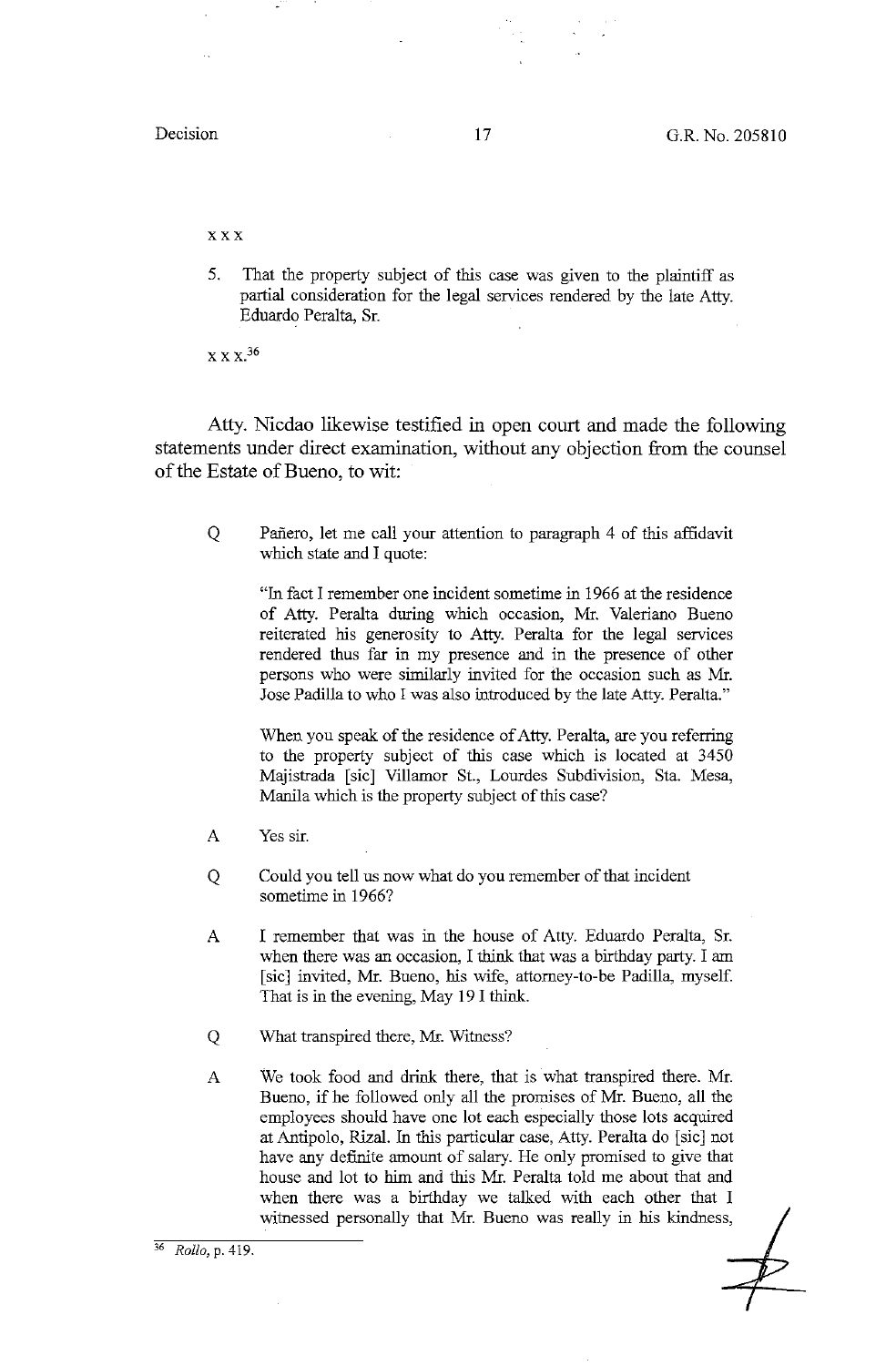gave the house and lot to Mr. Peralta. It cannot be transferred yet because it is still indebted to Mitsubishi with the promise that when the obligation will be paid, he will legally transfer the property but the truth is verbally, the property was already given to Mr. Peralta on that date. What did Atty. Peralta do afterwards, he made renovations of the property. I think he spent more than P200,000.00 on the renovation.

- Q And at that time he made that declaration or pronouncement, could you tell us if Mrs. Genoveva Bueno was present on that occasion?
- A Yes sir. Mrs. Bueno is in conformity with the giving of that property because whether she like [sic] or not, if Mr. Peralta would be paid, even three times the value of the property should be paid.
- Q Would you affirm before this Honorable Court that from the time Defendant Sps. Bueno gave that property as partial consideration for his legal services, the plaintiff more particularly Atty. Peralta had occupied that property continuously, uninterruptedly and in the concept of an owner?
- A Atty. Peralta occupied the building and lot continuously up to his death. After his death, his heirs were the ones who lived there sir.<sup>37</sup>

On cross examination, Atty. Nicdao further testified on Bueno's conveyance of the property:

- Q And that Valeriano Bueno was already represented by another lawyer other than Atty. Peralta during that time, you don't know?
- A You know Pafiero, the issue here is whether or not Mr. Bueno had given the house and lot to Atty. Peralta and Mrs. Peralta. At the time when he gave that, Mrs. Bueno is also present and at the same in one occasion in 1966, Mr. Bueno with his wife there on the occasion reiterated that he had already given that house and lot and that is the reason why Atty. Peralta and Mrs. Peralta have made renovations of the building which I think he had even spent more than P300,000.00 for the renovation. That is only the issue that I know but with respect to other issues, I do not know. Suppose we deal on that issue here.
- Q So, you do not know that Mr. Bueno imposed certain conditions to Atty. Peralta to own that house and lot already?
- A What the condition was, any moment that he will be able to pay the obligation being answer [sic] to the house and lot, he will immediately issue, he will immediately execute a deed of sale sir.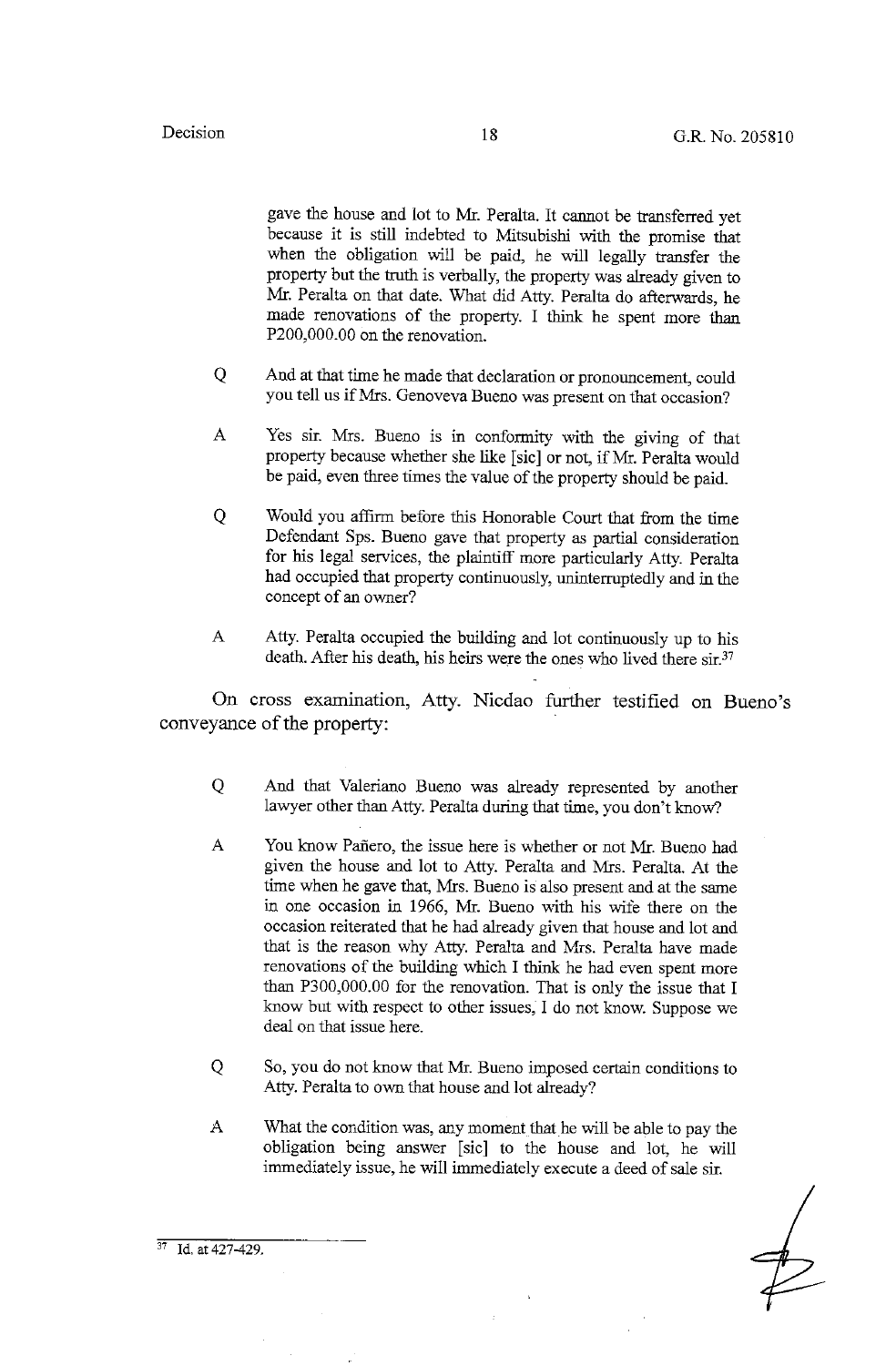- Q And you do not know that Mr. Bueno imposed upon Atty. Peralta that he has to be his lawyer up to the time of his retirement from the practice of law, you don't know?
- Atty. Pacheco It was already answered. In fact, the witness stated that there is only one condition set by Mr. Bueno. That the moment the loan had been paid then the deed of sale will be executed.

Court Already answered.

xxxx

- Q In Exh. "C", you said Mr. Valeriano Bueno reiterated that he is going to give Atty. Peralta the house and lot. Was it reduced into writing?
- A Personally, we have to believe Bueno. In the first place, he is a millionaire at that time he is [sic] a billionaire. In the second place, I did not know yet that he is lying but I know that he is sincere in giving that. He gave that because of the services of Peralta. That is what I know sir.
- Q So, it is now clear that there was no written document on that what you said that Mr. Bueno gave the house and lot to Atty. Peralta, there was no document?
- A As far as I'm concerned, I don't know if after that occasion, he gave a document or not but what I know, he really gave that personally sir.38

On re-direct, Atty. Nicdao expounded on the circumstances surrounding conveyance of the property from Bueno to Atty. Peralta. Again, there was no objection from the counsel of the Estate of Bueno, thus:

- Q Mr. Witness, Atty. Nicdao, you were stating a while ago that sometime in 1966 in one of the occasions held at the residence of Atty. Peralta, Mr. Bueno reiterated that he already gave that property to Atty. Peralta, is that correct?
- A Yes sir.
- Q So, you mean to tell us that it was as early as 1960 that Mr. Bueno gave that property to Atty. Peralta who physically took possession of that property in the concept of an owner?
- A Because he was advised by Mr. Bueno and Mrs. Bueno to transfer to that house at [sic] Villamor St. and that will be their property sir.

 $38$  Id. at 409-413.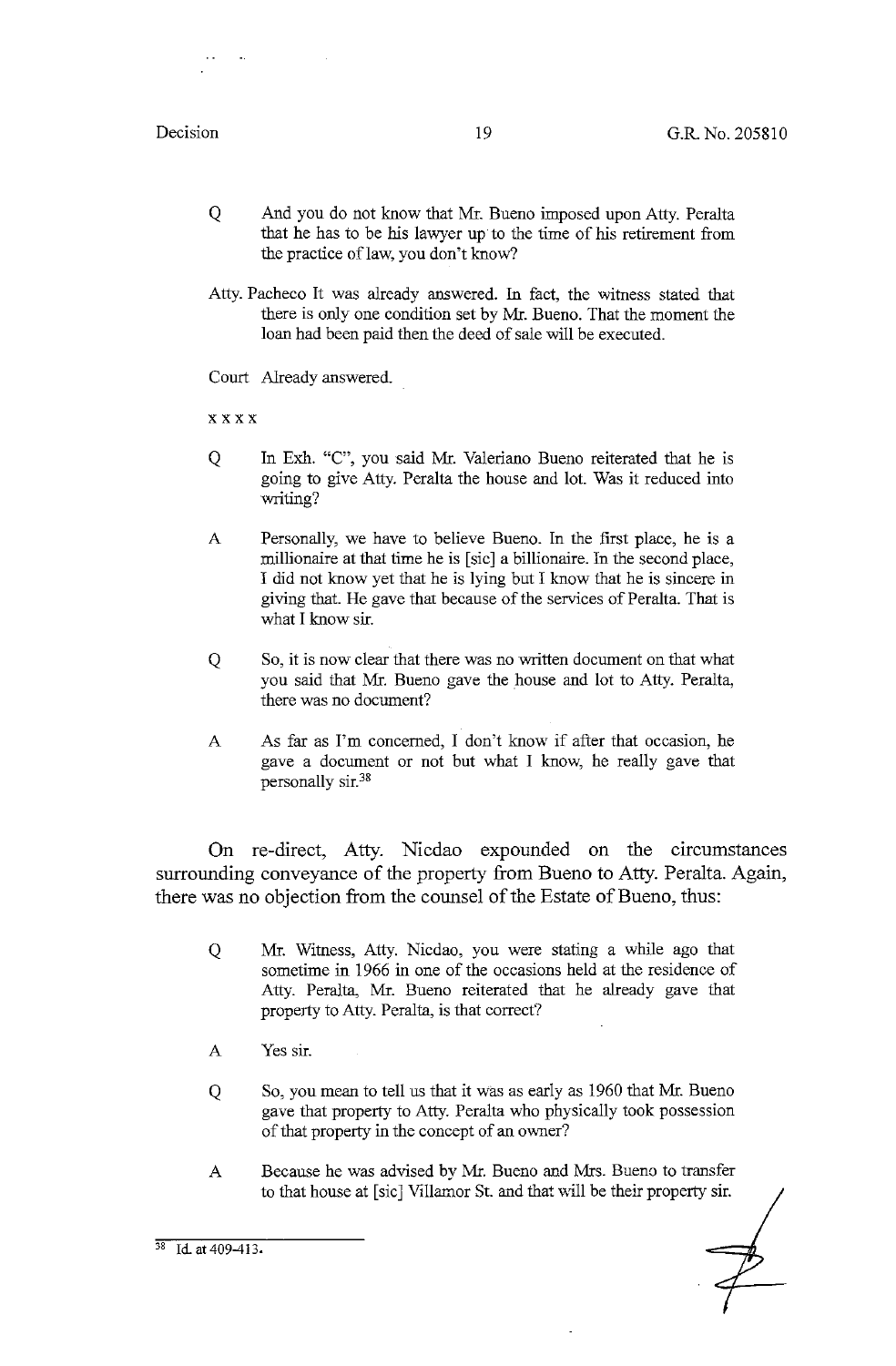- Q And after that, after 1960, when Atty. Peralta and his family took physical possession of that property, he introduced improvements in the concept of an owner again?
- A Yes sir.
- Q During the lifetime of Atty. Peralta, you are not aware of any acts committed or made by Mr. Bueno inconsistent with that agreement he had with Atty. Peralta regarding the giving or transfer of ownership over that property in favor of Atty. Peralta?
- A I am not aware, sir. What I know is continuously, until now, he still in the house from 1960.39

On the other hand, Edmundo also testified on the agreement between his father and Bueno. The RTC described his testimony in the following manner:

Next witness for the plaintiff is Edmundo Peralta who testified to the fact that there was no condition imposed by Valeriano Bueno to his father, Eduardo Peralta, Sr., regarding the grant of the subject property to the latter. According to him, there was no negotiation whatsoever between Mr. Bueno, his son Jun Bueno and himself regarding the return of the property by way of three (3) million pesos although there was [a] previous proposal to sell the property to Mr. Bueno for that amount. He testified that **Mr. Bueno admitted that the property is really owned by the Peraltas for which reason he is willing to buy the property for three (3) million.** His father has been in continuous legal service for the Buenos up to the time of his death in December of 1983. He knows the fact because of some documents that he has and also the calendar of cases shows that he has been exclusively working on cases shows that he has been exclusively working on cases of Buenos [sic] up to the time of his death.40

An examination of the transcript reveals that the sole objection to Edmundo's testimony was that it was hearsay. But since the statement of Bueno was uttered in the presence of Atty. Nicdao, the latter had personal knowledge of such admission. There is no prohibition against a witness testifying to what he heard. $41$  The following explanation by a respected Justice is enlightening:<sup>42</sup>

<sup>&</sup>lt;sup>39</sup> Id. at 413-414; deposition taking of Atty. Nicdao, 06 February 1998; Atty. Acerey Pacheco appeared for the Estate of Peralta, while Atty. Domingo Lalaquit appeared for Valeriano Bueno and the Heirs of Genoveva Bueno.<br><sup>40</sup> Id. at 649.

<sup>40</sup> Id. at 649. 41 *People" Valdez,* G.R. No. 127753, Ii December 2000, 401 Phil. 19-37 (2000); 347 SCRA 594.

<sup>42</sup> Francisco (1997). *The Revised Rules of Court in The Philippines,* Vol. 7, Part I, pp. 306-307, which is the same as Francisco (2017). *Basic Evidence* (3<sup>rd</sup> ed.), p. 148, Rule 130, Sec. 26.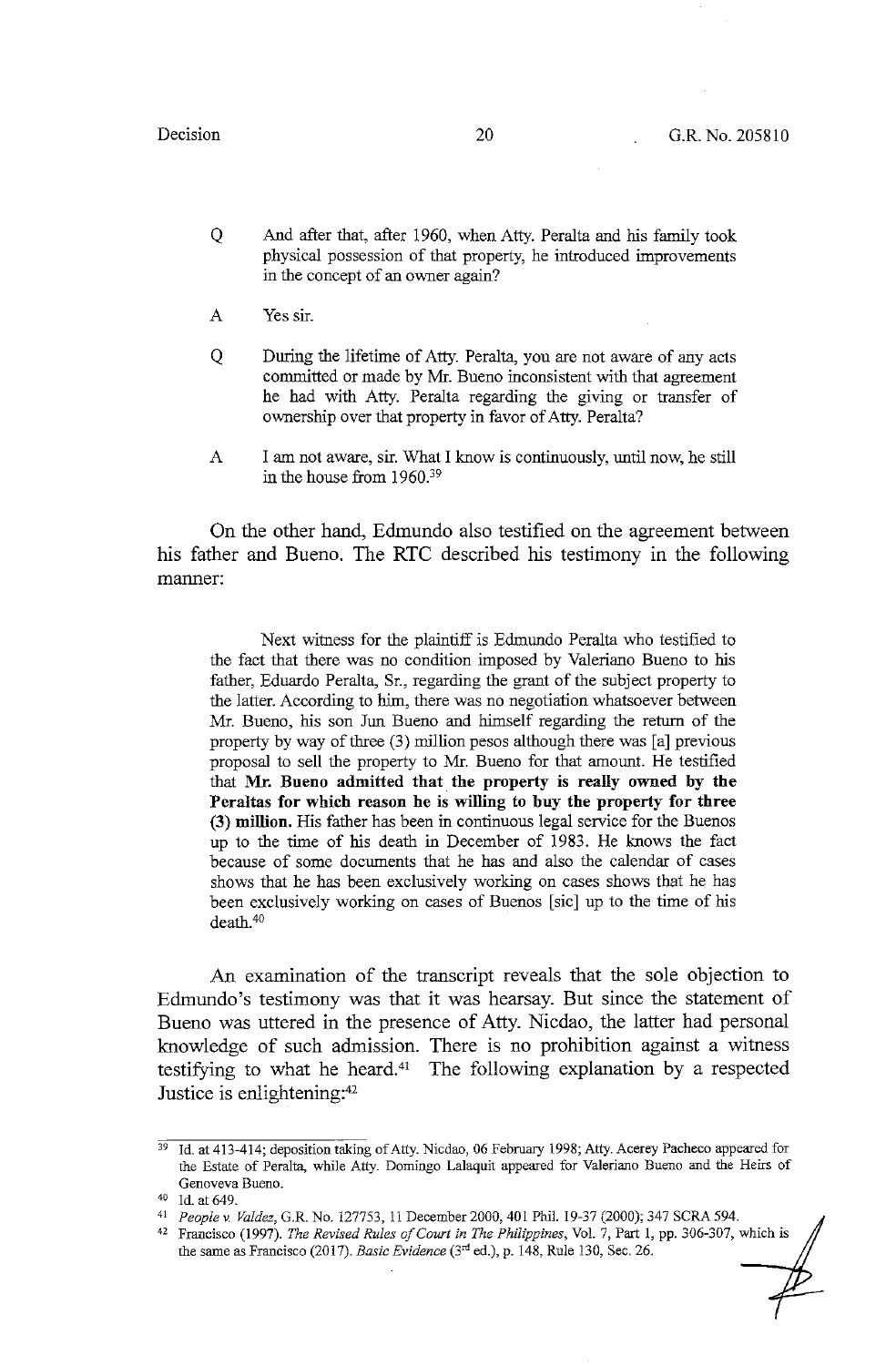Admissions are original evidence and no foundation is necessary for their introduction in evidence.

*Oral admissions.* ~ If the admission was made orally, it may be proved by any competent witness who heard them or by the declarant himself. [citing 31 C.J.S. 1153] It **is not necessary that the witness should be able to fix accurately the date of the conversation** in **which the admission was made. [citing 31 C.J.S. 1154].** It **is not a condition that the exact words of the statement be repeated; the law does not require impossibilities.** If **the witness states the substance of the conversation or declaration, the admission of his testimony is not erroneous."** 

To be sure, the counsel for the Estate of Bueno did object during the testimony of Dr. Peralta, arguing against the introduction of parol evidence of the contract between Bueno and Atty. Peralta:

As its last witness, plaintiff presented Dr. Edgardo Peralta who testified [that] he is residing in [sic] 3451 M. Villamor Street, Sta. Mesa, Manila since the year of 1962. He knows that the [sic] Mr. Bueno is the previous owner of the address 3450 M. Villamor Street[,] Sta. Mesa[,] Manila which [is] just across his present address. He said that at present they are the owner of the property because the same has been verbally given to his parents by Mr. Bueno. (In this regard, the defense entered its continuing objection to the question profounded [sic] citing Articles 1403 and 1358 of the Civil Code). He said that the title of the property was not given to his father because this was made a part of the collateral to a mortgage by Mr. Bueno. Thus, they made representation to the bank through a letter dated January 1, 1996 (Exhibit "G") sent by registered mail for the bank to honor the verbal agreement made by and between Mr. Bueno and his late father to which they received no reply.<sup>43</sup>

However, such objection was effectively waived by the Estate of Bueno, when it introduced the testimony of Valeriano Bueno, Jr., (Valeriano Jr.), which tended to prove the oral contract between his father and Atty. Peralta:

As the last witness for the defendants, VALERJANO BUENO, JR., [who] was presented to the Court on September 29, 2003 who [sic] is the legitimate son of Spouses [Bueno]. He testified that he knew both the plaintiff Spouse Bueno and that Atty. Peralta worked for several years as legal counsel of his father and for the company of his father. Relative to paragraph six  $(6)$  of the Amended Complaint, he testified that he has no knowledge of the fact of that but from what he recalled, his father was willing to give Atty. Peralta the ownership of the subject property still in the name of his father if Atty. Peralta can render legal services to the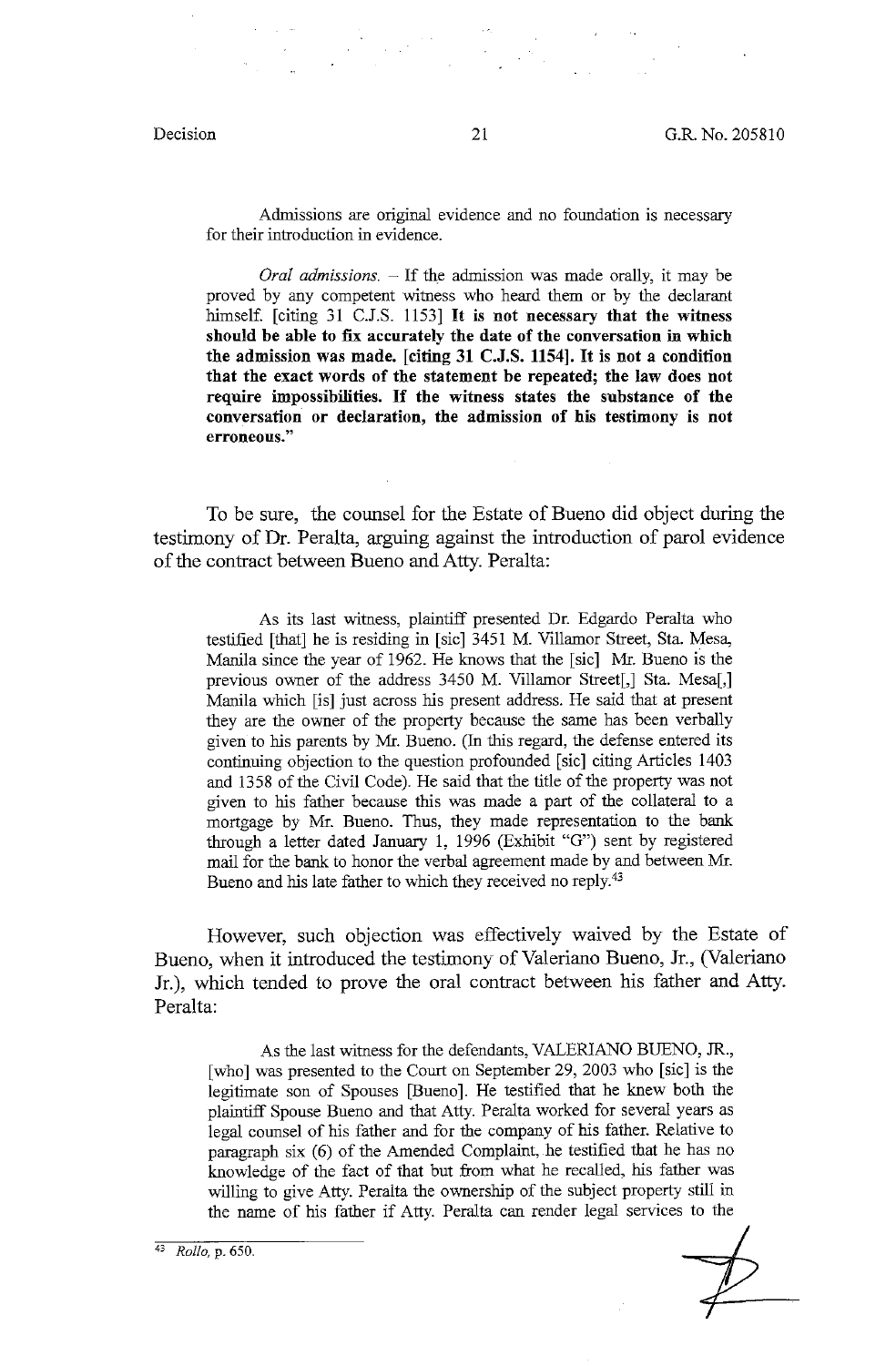witness' father until Atty. Peralta's retirement but Atty. Peralta resigned in 1974. He also recognized the document presented by the plaintiff concerning the financial arrangement with Edmundo B. Peralta, but nothing happened to it. After the witness confirmed the unfriendly encounters between his father and Edmundo Peralta, he also identified the reconstituted title and the suit he caused to be filed against Edgardo Peralta and Edmundo Peralta.

On cross-examination he testified that he was only aware of the fact that his father was willing to give the property to Atty. Peralta on the condition that Atty. Peralta will serve his father until his retirement, and that during the lifetime of his father, his father did not file any ejectment case nor an action to recover possession against Atty. Peralta and Luz B. Peralta even after the two passed away. He also acknowledged that arrangement between him and Edmundo Peralta on the fmancial assistance, the improvements introduced by and at the expense of the plaintiff and their children like additional buildings on the subject property for which his father did not interpose any objection.<sup>44</sup>

Accordingly, the oral contract between Bueno and Atty. Peralta is removed from the application of the Statute of Frauds with failure of the Estate of Bueno's counsel to object to parol evidence of the contract, and Valeriano Jr. 's testimony confirming its existence, thus:

On Direct Examination

Q: Now, in paragraph 6 of the amended complaint, the estate of Atty. Eduardo M. Peralta, Sr. and Luz B. Peralta claims that the property, including the improvements located at 3450 Magistrado Villamor Street, Lourdes Subdivision had been given to the former as partial consideration of the services rendered by Atty. Eduardo M. Peralta, Sr.

Now, my question is, what can you say about this allegation in paragraph 6 of the amended complaint?

- A: I have no knowledge to that effect, Your Honor. From what I can recall, my father was willing to give him the ownership to the property they are [occupying] if [Atty. Peralta] would render his services to my father until his retirement.<sup>45</sup>
- On Cross Examination
- Q: And now, you said that you learned that your father was willing to give the property as long as Atty. Peralta will serve until his retirement, is that correct?
- A: Yes, sir.

<sup>44</sup> Id. at 651-652. 45 TSN, 29 September 2003, p. 9.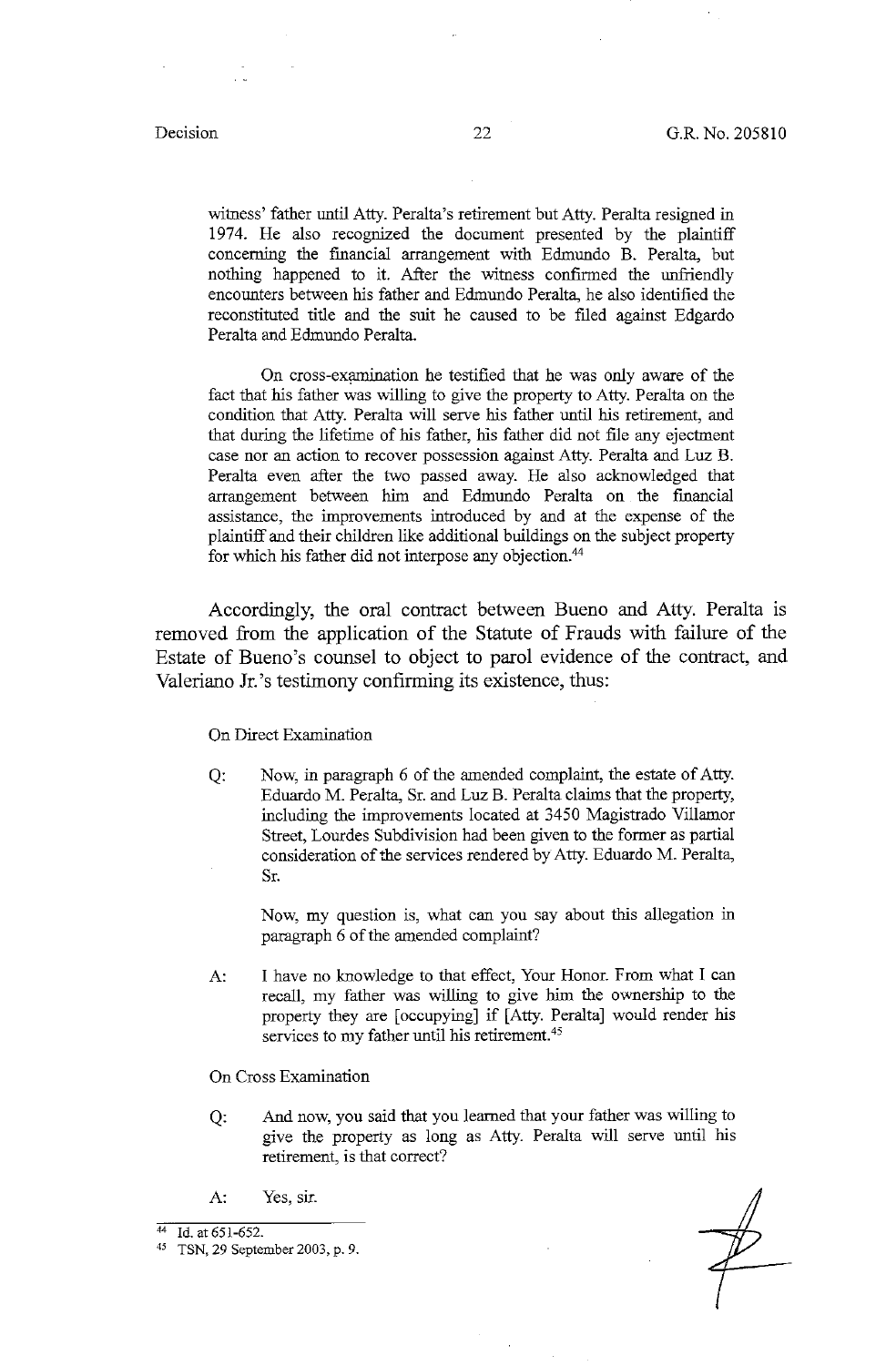Q: So, there is in fact an agreement that this property will be transferred to Atty. Peralta, subject to that condition?

Court: Subject to that condition.

- Q: When he was alive, your father, he did not file any ejectment case against Atty: Peralta?
- A:  $No. sir.$
- Q : Your father did not even file any case for recovery of possession in the Regional Trial Court, is it not correct?
- A: Yes, sir.46

*Personal knowledge of a judicial admission is not required and competence of a witness to testify is determined at the time of testimony* 

The importance of single words in oral discourse is comparatively much less than in writings, and memory does not retain precise words, except of simple utterances and for a short time.<sup>47</sup> If the witness states the substance of the conversation or declaration, it is not error for the court to admit his testimony.48 Thus, in examining the statements of the witnesses, the Court is not looking for verbal precision, only that said utterances amount to an unequivocal admission of the contract.

It is clear from Valeriano Jr. 's testimony that he was, in fact, aware of the transaction over the subject realty and he acknowledged that his father was willing to part ownership over the property in favor of Atty. Peralta. To repeat, such statement is in the nature of an "adoptive admission"<sup>49</sup> and, therefore, does not require that he has first-hand knowledge of the contract from its inception in 1960.50

<sup>&</sup>lt;sup>46</sup> Id. at 33-35. **122, citing** *Edwards v. State*, 198 Md 132, 81 A2d 631, 26 ALR2d 874.

<sup>48</sup> Francisco (2017). *Basic Evidence* (3'0 ed.), p. 148 citing 31 C.J.S. 1153-1154.

<sup>49</sup> Agpalo (2003). *Handbook on Evidence* (First ed.), p. 157 - "An admission may not necessarily be one made by the party himself. It may be an adoptive admission. An adoptive admission is a party's reaction to a statement or action by another person when it is reasonable to treat the party's reaction as admission of something stated or implied by the other person. The basis for admissibility of admissions made vicariously is that arising from the ratification or adoption by the party of the statements which the other

person had made." (citing *Estrada v. Desierto*, 356 SCRA 108)<br><sup>50</sup> Wigmore on Evidence, Vol. 2, p. 1222; 29A Am. Jur., 2<sup>nd</sup> ed. (1994), pp. 120-121, citing FRE Rule 602, *United States v Ammar* (CA3 Pa) 714 F2d 238, 13 Fed Rules Evi Serv 849 and other cases; Jones on Evidence, Vol. 2, 5<sup>th</sup> ed. (1958), pp. 634-635; *Estrada v. Desierto, et al.*, G.R. No. 146710-15, 02 March 2001, 03 April 2001.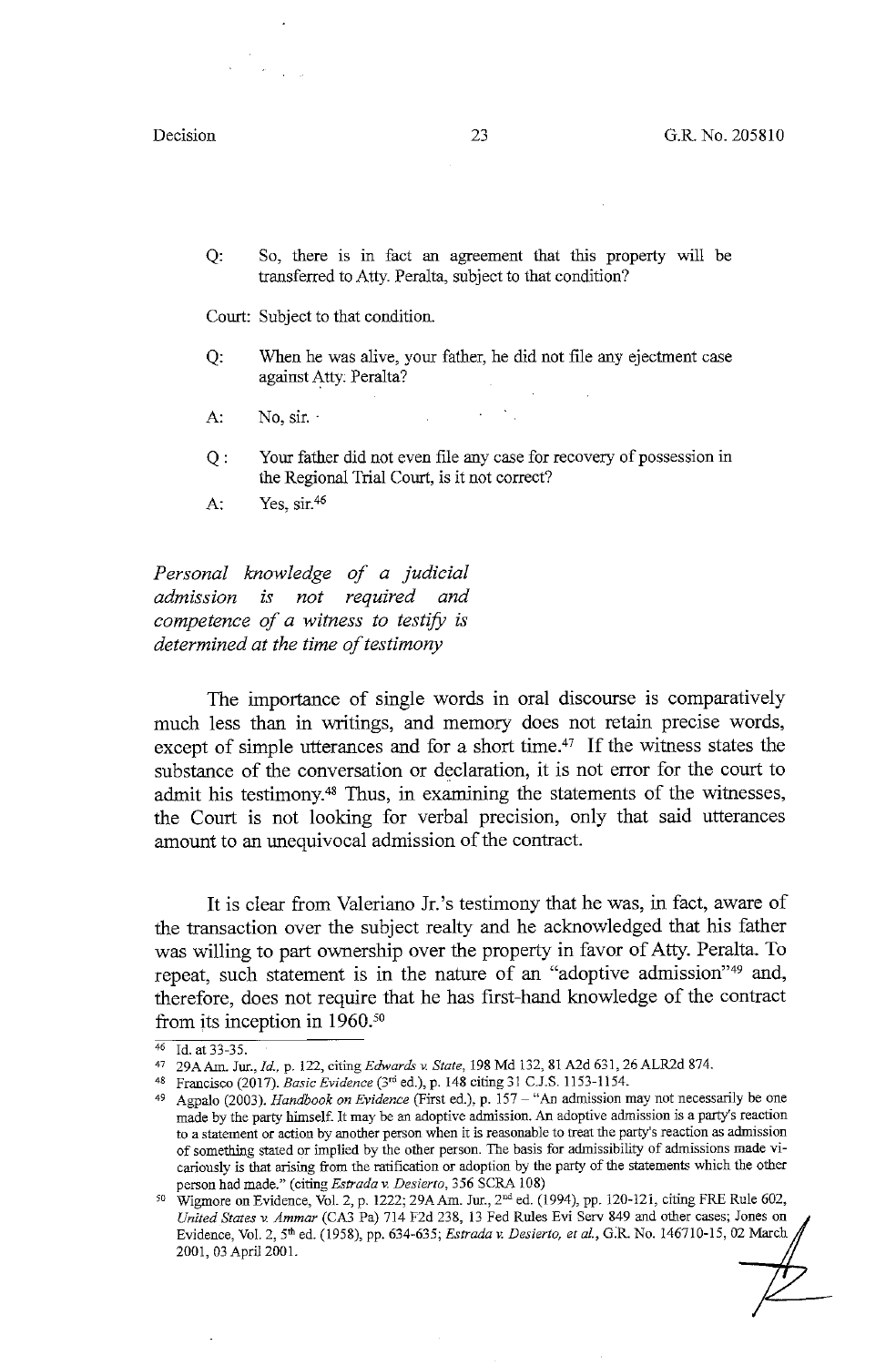In addition to ratification by failure to object during the hearing, the Estate of Bueno's Answer amounted to a ratification of the oral contract when it stated that the only reason for Bueno's failure to convey the property to Atty. Peralta was the encumbrance on the property: "Specific performance as prayed for by the plaintiff is very improbable if not impossible as the subject property of this case is encumbered with financial institutions that unless redeemed or obligations paid defendants spouses cannot act as prayed for."51 The Estate of Bueno, likewise, failed to allege that Atty. Peralta's service until retirement was a condition of the contract.

As early as 1910, in *Conlu v. Araneta52 (Conlu),* this Court had ruled that a contract of sale of real property that does not comply with the form required for its execution is not automatically invalidated by such defect. If the parties to the action fail to object to the admissibility of oral evidence to the contract of sale of real property during trial, then the contract will be just as binding upon the parties as if it had been reduced to writing.

*InAbrenica v. Gonda53 (Abrenica),* the Court explained the rule on the waiver of the benefit of the parol evidence rule, or the ratification by failure to object:

Now then, it has been repeatedly laid down as a rule of evidence that a protest or objection against the admission of any evidence must be made at the proper time, and that if not so made it will be understood to have been waived. The proper time to make a protest or objection is when, from the question addressed to the witness, or from the answer thereto, or from the presentation of the proof, the inadmissibility of the evidence is, or may be, inferred.

A motion to strike out parol or documentary evidence from the record is useless and ineffective if made without timely protest, objection, or opposition on the part of the party against whom it was presented.

> Objection to the introduction of evidence should be made before the question is answered. When no such objection is made, a motion to strike out the answer ordinarily comes too late. (De Dios Chua Soco *vs.* Veloso, 2 Phil. Rep., 658).

In the case of Conlu *vs.* Araneta and [Guanko] (15 Phil. Rep., 387) in which one of the points discussed was the inadmissibility of parol evidence to prove contracts involving real property, in accordance with the

<sup>51</sup> *Rollo,* p. 912.

<sup>52</sup> G.R. No. 4508, 04 March 1910, 15 Phil. 387-391 (1910).

<sup>53</sup> G.R. No. 10100, 15 August 1916, 34 Phil. 739-750 (1916).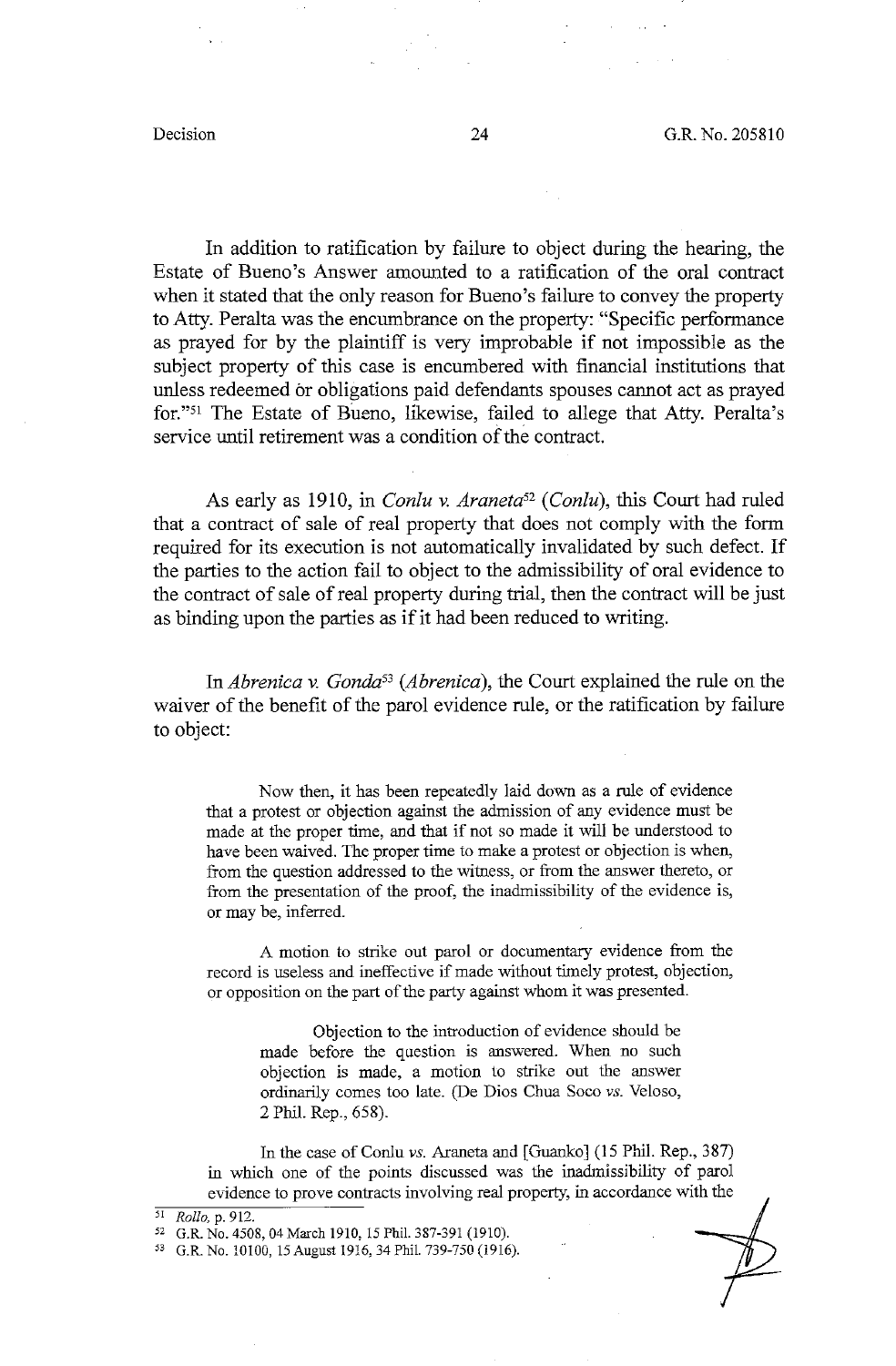provisions of section 335 of the Code of Civil Procedure, no objection having been made to such evidence, this court said:

A failure to except to the evidence because it does not conform with the statute, is a waiver of the provisions of the law.

An objection to a question put to a witness must be made at the time question is asked. (Kreigh *vs.* Sherman, I 05 III., 49; 46 Am. Dig., Century Ed., 932.)

Objections to evidence and the reason therefor must be stated in apt time. (Kidder *vs.* Macllhenny, 81 N. C., 123; 46 Am. Dig., Century Ed., 933.)

It is held in general that by failing to object to the proof of an oral contract a party waives the benefit of the statute and cannot afterward claim it. (20 Cycl., 320, where several decisions on the subject are cited.)

Many rulings have been made in regard to this matter by the courts of the United States, and among them we cite a few found in volume 46 of the American Digest, page 933:

> Where plaintiff without objection proved by parol evidence that certain land belonged to him, defendant cannot afterwards object that the deed should have been produced. (Clay *vs.* Boyer, 10 Ill. [5 Gilman], 506.)

> After a question has been repeatedly asked and answered without objection, it is too late to object to its repetition on the ground that the answer is in itself inadmissible. (Mckee *vs.* Nelson, 4 Cow., 355; 15 Am. Dec., 384.)

> An objection to the admission of evidence on the ground of incompetency, taken after the testimony has been given, is too late. (In re Morgan, 104 N.Y., 74; 9 N.E., 861.)

> Plaintiff having testified to conversation between defendant's son and himself until the direct examination extended through about 12 folios, defendant could not sit by and then object to the foregoing testimony. (Goehme *vs.*  Michael, 5 N. Y. St. Rep., 492.)

The first witness to testify at the trial was the plaintiff himself. From the first question put to him, it clearly appeared, as may be seen in folios 5,6, and 7 of the stenographic notes, that the contract of pledge or mortgage of the lands, as the plaintiff himself improperly calls it, or the sale of said lands with right of repurchase, between him and the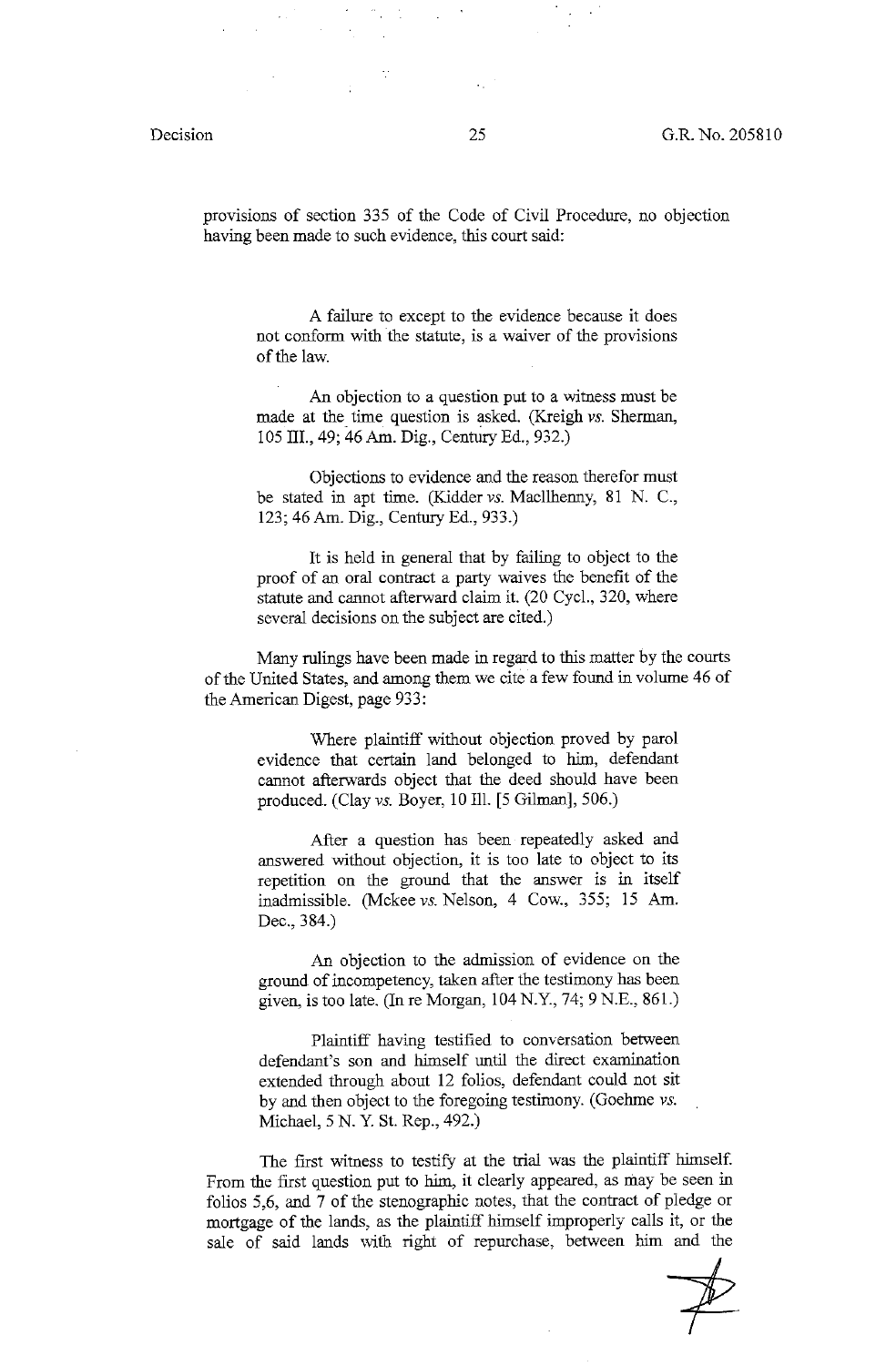defendant Gonda, was verbal one and for the period of seven years, made in the course of a conversation between the plaintiff and said defendant in the house of Domingo Tamayo. The defendants' counsel, however, did not endeavor immediately to obtain from the witness a statement as to whether that contract was set forth in any instrument; he did not object to the witness continuing to testify in regard to the contract, nor did he in any way object to the questions they continued to ask the witness concerning the matter, though he did object to one question as leading and to another one as irrelevant, thus indicating that he had no other objection to make to those questions. Only after witness, the plaintiff, had finished answering all the questions put to him on the subject of the contract, did counsel for the defendants move that all of his testimony and statements be stricken out. It is obvious that the court should not have granted that motion; but we must also bear in mind that the court did not grant other similar and subsequent motions made during the examination of the other witnesses; he merely said that he would take them under advisement. The fact that the defendants' counsel asked various cross-questions, both of the plaintiff and of the other witnesses, in connection with the answers given by them in their direct examination, with respect to particulars concerning the contract, implies a waiver on his part to have the evidence stricken out.

It is true that, before cross-examining the plaintiff and one of the witnesses, this same counsel requested the permission of the court, and stipulated that his clients' rights should not be prejudiced by the answers of those witnesses in view of the motion presented to strike out their testimony; but this stipulation of the defendants' counsel has no value or importance whatever, because, if the answers of those witnesses were stricken out, the cross-examination could have no object whatsoever, and if the questions were put to the witnesses and answered by them, they could only be taken into account by connecting them with the answers given by those witnesses on direct examination.

As no timely objection or protest was made to the admission of the testimony of the plaintiff with respect to the contract; and as the motion to strike out said evidence came [too] late; and, furthermore, as the defendants themselves, by the cross-questions put by their counsel to the witnesses in respect to said contract, tacitly waived their right to have it stricken out, that evidence, therefore, cannot be considered either inadmissible or illegal, and [the] court, far from having erred in taking it into consideration and basing his judgment thereon, notwithstanding the fact that it was ordered to be stricken out during the trial, merely corrected the error he committed in ordering it to be so stricken out and complied with the rules of procedures hereinbefore cited.

The *Abrenica* rule has been consistently applied by the Court through the years.54 One case that has been frequently cited in recent years is that of

<sup>54</sup>Among these cases are: *Sps. Reyes v. Court of Appeals,* G.R. No. 147758, 26 June 2002, 432 Phil. 1052-1072 (2002); 383 SCRA 471; *Maun/ad Savings and Loan Association v Court of Appeals,* G.R. No. 114942, 27 November 2000, 399 Phil. 590-603 (2000); 346 SCRA 35; *Cruz v. Court of Appeals,*  G.R. No. 79962, JO December 1990, 270 Phil. 299-314 (1990); 192 SCRA 209; *Barretto v Manila Railroad Co.,* G.R. No. L-21313, 29 March 1924, 46 Phil. 964-967 (1924).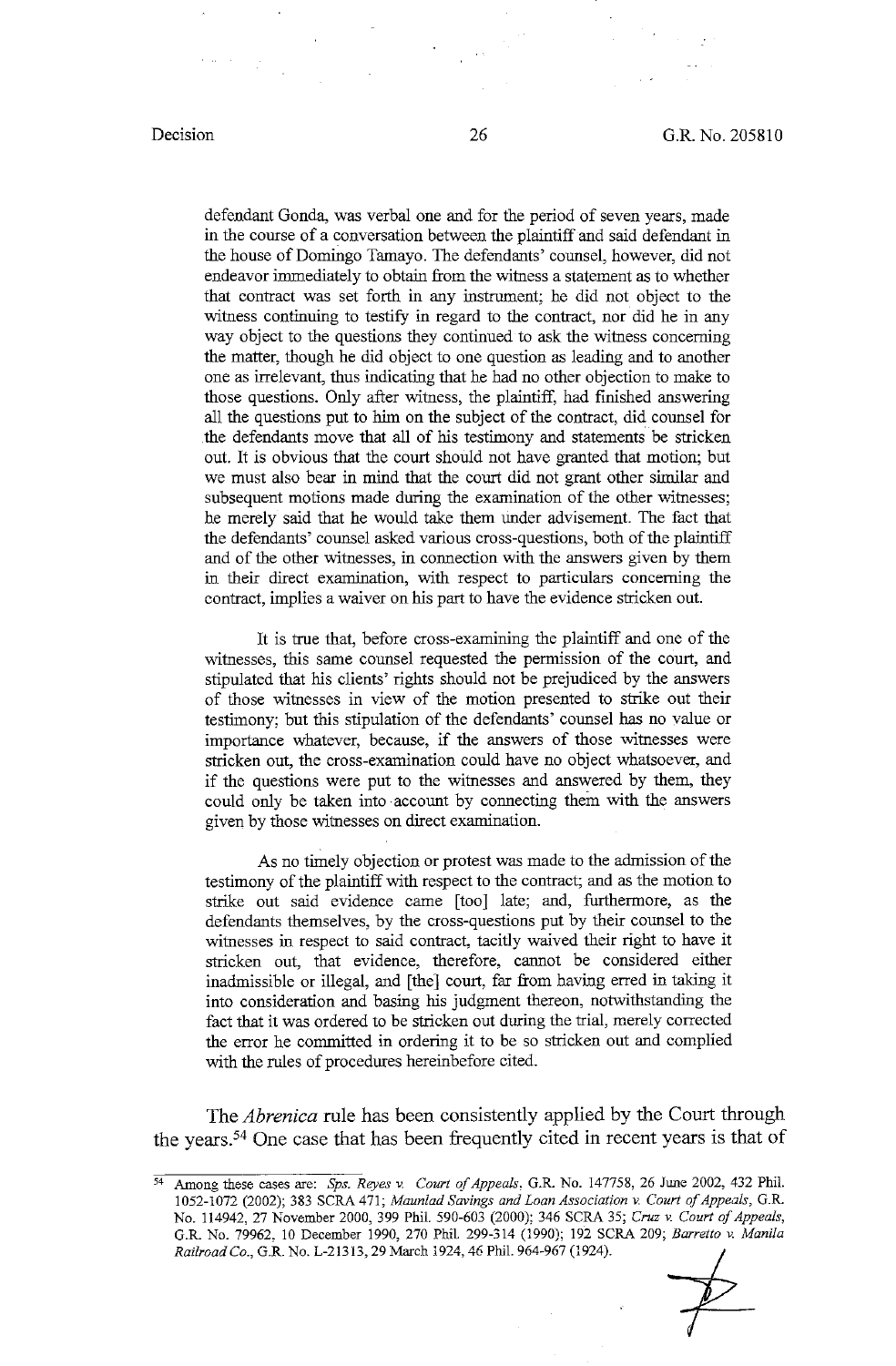*Limketkai Sons Milling, Inc. v. Court of Appeals,*<sup>55</sup> (*Limketkai*) where we reiterated that cross-examination is a waiver of the defense of the Statute of Frauds, to wit:

In the instant case, counsel for respondents cross-examined petitioner's witnesses at length on the contract itself, the purchase price, the tender of cash payment, the authority of Aromin and Revilla, and other details of the litigated contract. Under the *Abrenica* rule (reiterated in a number of cases, among them *Talosig vs. Vda. de Nieba,* 43 SCRA 472  $[1972]$ , even assuming that parol evidence was initially inadmissible, the same became competent and admissible because of the cross-examination, which elicited evidence proving the evidence of a perfected contract. The cross-examination on the contract is deemed a waiver of the defense of the Statute of Frauds *(Vitug,* Compendium of Civil Law and Jurisprudence, 1993 Revised Edition, *supra* p. 563).

The reason for the rule is that as pointed out in *Abrenica* "if the answers of those witnesses were stricken out, *the cross-examination could have no object whatsoever and* if *the questions were put to the witnesses and answered by them, they could only be taken into account by connecting them with the answers given by those witnesses on direct examination*" (pp. 747-748).

We see no reason to abandon the *Abrenica* rule now, especially as the rule is, like the Statute of Frauds, still found in our substantive law.

*Ratification benefits by acceptance of* 

Based on the admissions on record, it is readily apparent that, even way back in 1962, Bueno and Atty. Peralta have been mutually benefiting from the oral contract: in exchange for his legal services, Atty. Peralta received from Bueno the house and lot at 3450 Magistrado Villamar in Sta. Mesa.

The existence of a perfected contract of sale can be based on the conduct of the parties.<sup>56</sup> In *Maharlika Publishing Corporation vs. Tagle*,<sup>57</sup> the Court held:

xxx In other words, appropriate conduct by the parties may be sufficient to establish an agreement, and there may be instances where

Λü  $\frac{1}{2}$ 

<sup>&</sup>lt;sup>55</sup> G.R. No. 118509, 01 December 1995, 321 Phil. 105-129 (1995); 250 SCRA 523, 538.

<sup>56</sup>*See MCC Industrial Sales Corporation* v. *Ssangyong Corporation,* G.R. No. 170633, 17 October 2007, 562 Phil. 390-441 (2007); 536 SCRA 408.

<sup>57</sup> G.R. No. L-65594, 09 July 1986, 226 Phil. 456-470 (1986); 142 SCRA 553.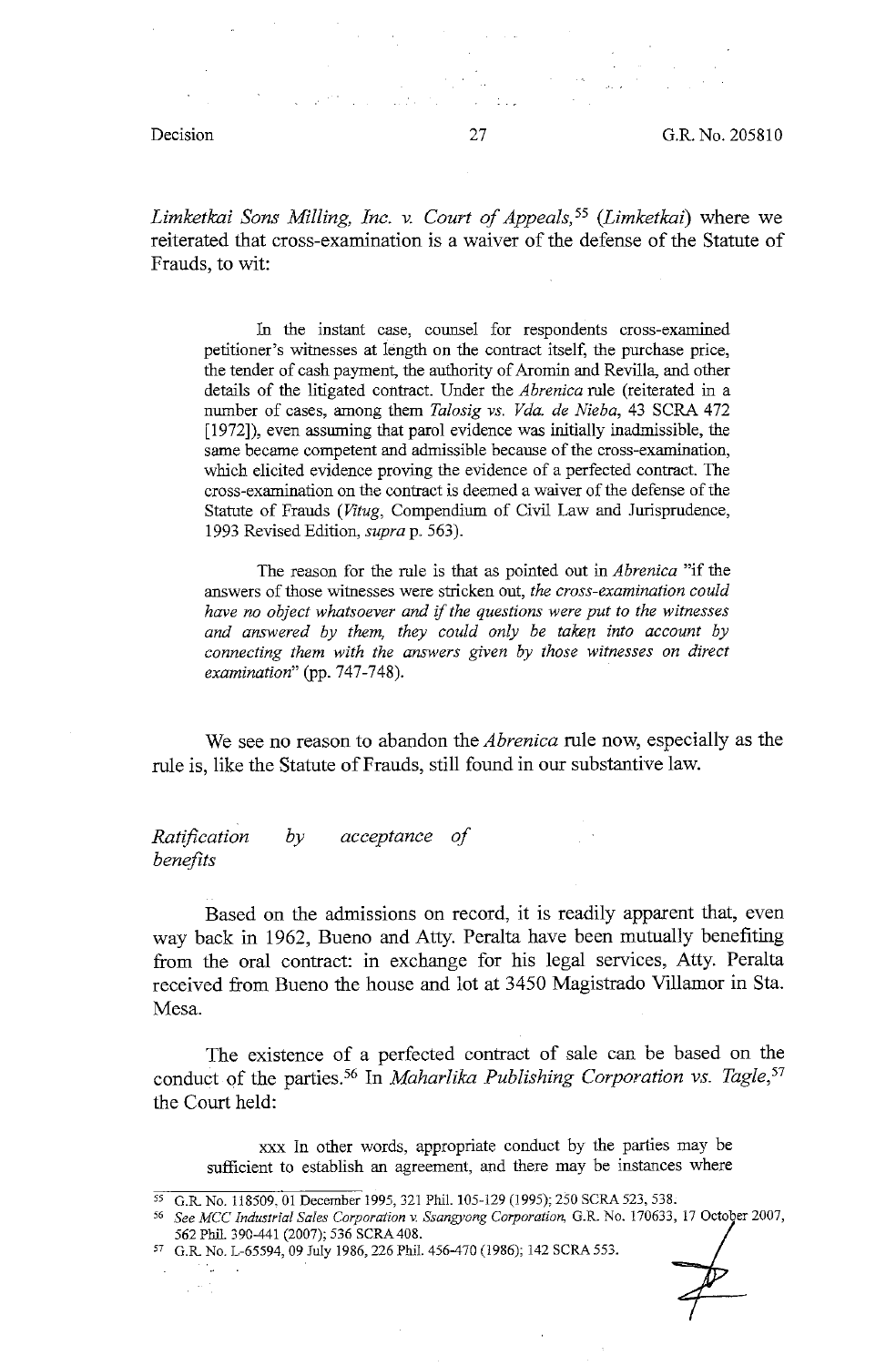interchanged correspondence does not disclose the exact point at which the deal was closed, but the actions of the parties may indicate that a binding obligation has been undertaken.

As to the alleged resignation of Atty. Peralta, the records bear out that the same was ineffectual, or can be deemed as not a true resignation because he continued to render legal services to Bueno and his companies despite said resignation. Even assuming that Atty. Peralta did resign, he can be considered to have resumed his position and engaged as counsel until he reached the mandatory retirement age and even beyond. Thus, he can be considered to have complied with the condition.

Bueno should not be allowed to repudiate his own acts and representations to the prejudice of Atty. Peralta and his family who relied upon them. It does not matter that neither the receipt for the consideration nor the sale itself was in writing. In any event, by invoking the unenforceability of the arrangement under the Statute of Frauds, Bueno and subsequently, his heirs, acknowledged the existence of a contract between him and Atty. Peralta.<sup>58</sup>

Previous, simultaneous, and subsequent acts of the parties are properly cognizable indicia of their true intention. 59 The courts may consider the relations existing between the parties and the purpose of the contract, particularly when it was made in good faith between mutual friends,<sup>60</sup> as acknowledged in the petition itself.61

Bueno's acts allowing Atty. Peralta and his family to stay on the property, introduce substantial improvements, and pay the real property tax thereon, coupled with the absence of any action to recover the subject property show the intention of Bueno to cede ownership over the same in favor of Atty. Peralta. The Court likewise notes the testimony of Gaudencio Juan, initially a company forester and personnel manager but retired as Special Assistant to the President, that Bueno had the propensity to promise real property to his employees.<sup>62</sup>

62 *Rollo,* p. 651.

<sup>58</sup>*See Municipality ofHagonoy v. Hon. Dumdum, Jr.,* G.R. No. 168289, 22 March 2010; 630 Phil. 305- 323 (2010); 616 SCRA 315.

<sup>59</sup>*Vita/is/av. Bantigue Perez,* G.R. No. 164147, 524 Phil. 440-461; *Velazquez v. Justo Teodoro,* G.R. No. L-18666, 17 February 1923, 46 Phil. 757 (1923); *Borromeo v. Court of Appeals*, G.R. No. L-22962,

<sup>28</sup> September 1972, 150-B Phil. 770, 777 (1972); 47 SCRA65, 73. 60 Paras (2012). *Civil Code of the Philippines Annotated* (i 7"' ed.), Vol. 4, p. 714, citing *Kidwell* v. *Carles,*  43 Phil. 953-(1922).

<sup>61</sup> Petition, paragraph 4.5, p. 8.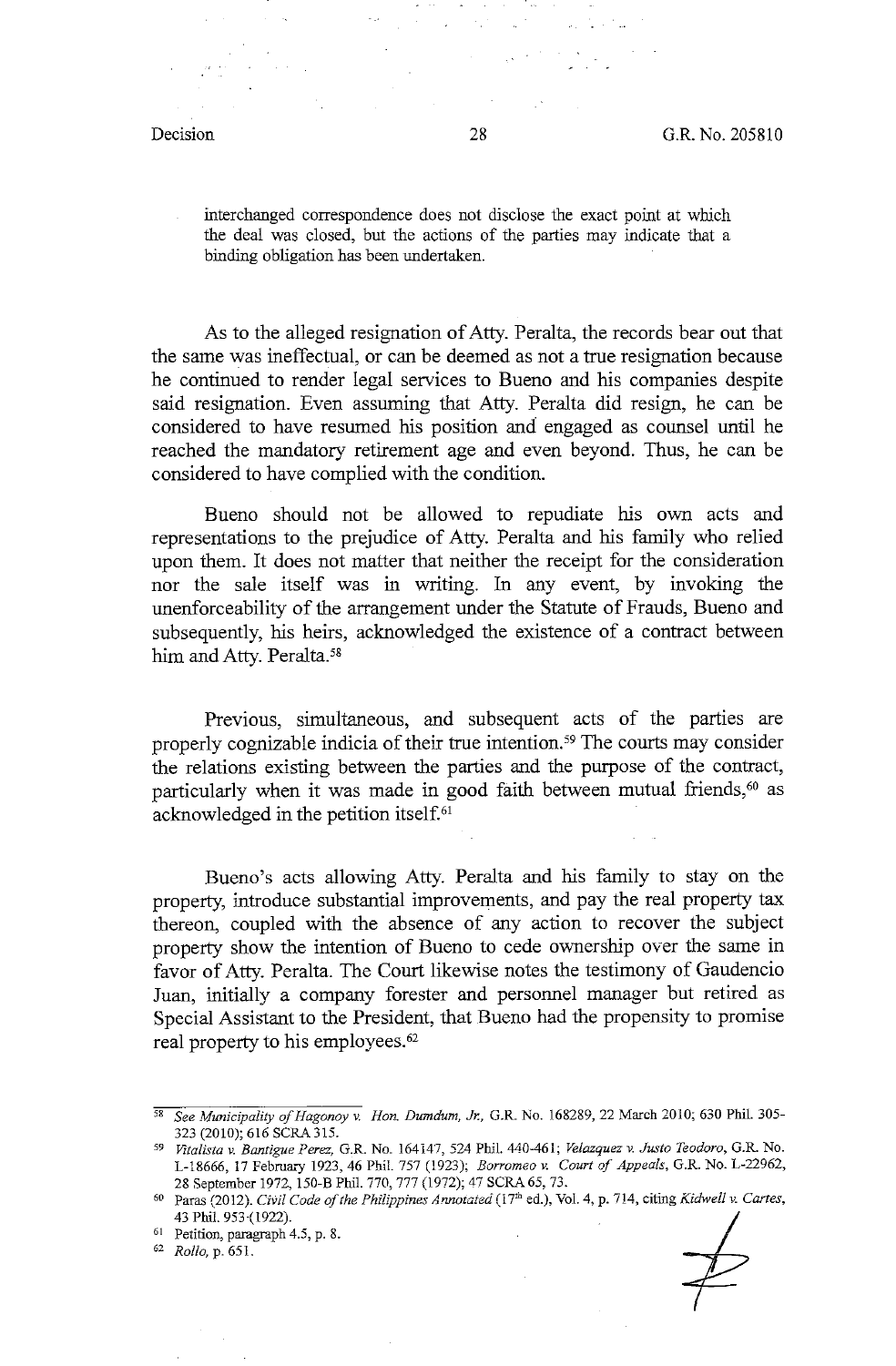The agreement between Bueno and Atty. Peralta arose not only to mutually benefit each other  $-$  legal services in exchange of real property  $$ but was likewise borne out of kindness and generosity. This was made public by Bueno himself as testified to by witness Atty. Nicdao.<sup>63</sup> This Court must not countenance the acts of Bueno and those of his heirs as they, by their silence, delay, and inaction, knowingly induced Atty. Peralta and his family to spend time, effort, and expense in paying real property tax and making improvements since 1962 only to spring an ambush and deny the claim of title when the relationship between the parties has turned sour.

### **Conclusion**

It is human nature on the part of the Atty. Peralta's family to assert their right before a court of justice when such is threatened. It is also human nature on the part of Bueno and his family to delay the filing of any claim of possession because of the clear absence of merit in their own claim.64 However, the oral contract between Bueno and Atty. Peralta is ratified by both parties and thus must be enforced and upheld. This is in harmony with the principle that courts of equity will not allow the Statute of Frauds to be used as an instrument of fraud.<sup>65</sup> This is also in recognition of the valuable legal services already rendered by Atty. Peralta and from which Bueno and his family benefited.

**WHEREFORE,** the Petition is hereby **DENIED.** The 31 August 2012 Decision and the 18 February 2013 Resolution of the Court of Appeals in CA-G.R. CV No. 86410 are **AFFIRMED.** 

### **SO ORDERED.**

iate Justice

<sup>63</sup> Id. at 703, *see* Brief for the Appellants, citing Annex A of the 17 January 1996 Complaint; *see* also p. 225, Comment/Opposition citing the TSN dated 12 December 1997.

<sup>64</sup>*Catholic Bishop ofBalanga v. Court of Appeals,* G.R No. 112519, 14 November 1996; 332 Phil. 206- 226 (1996); 264 SCRA 181.

*<sup>65</sup> Carbonnel v. Poncio,* G.R. No. L-11231, 12 May 1958; 103 Phil. 655-661 (1958); 103 SCRA 655,660.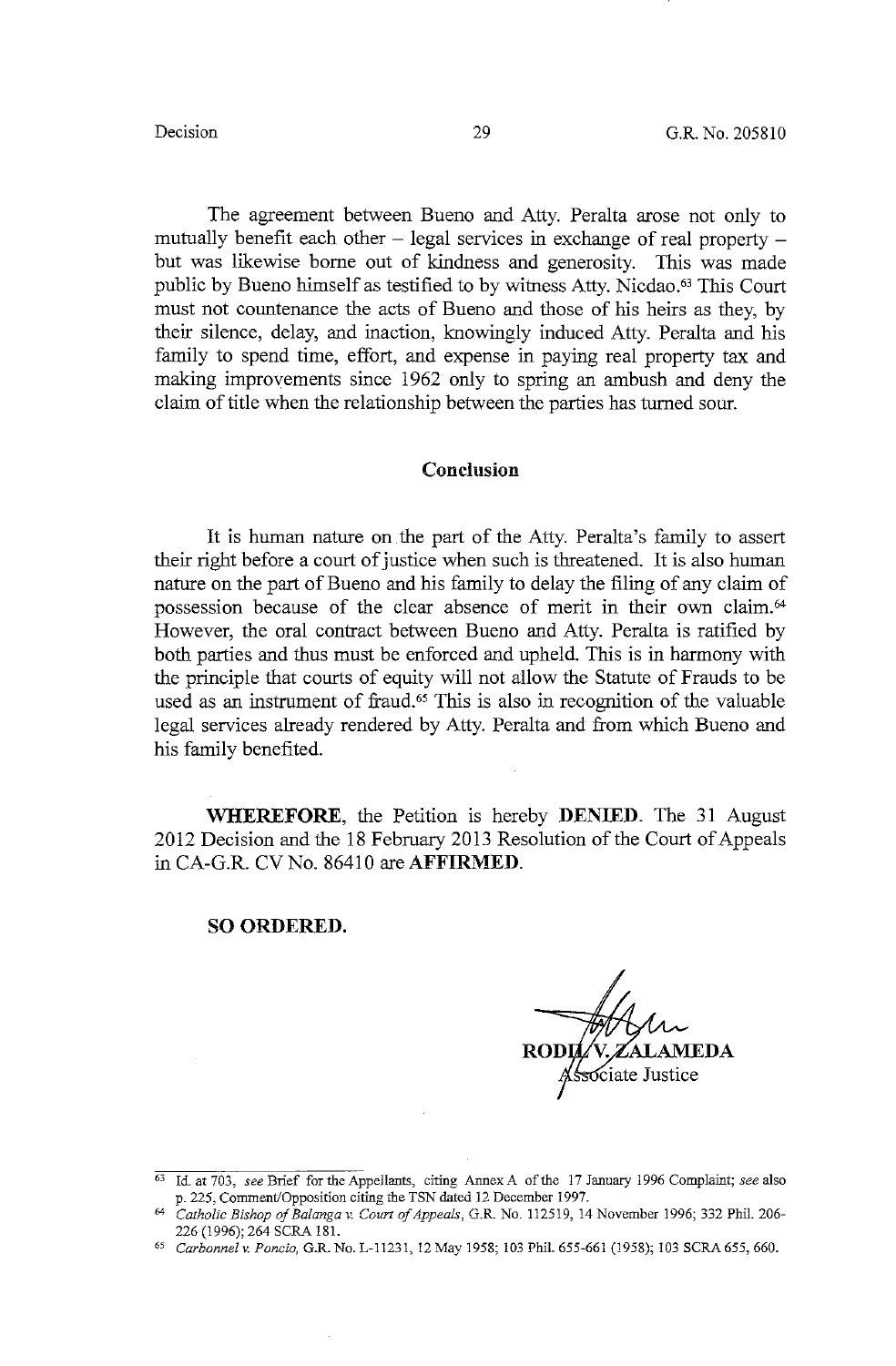Decision

30

G.R. No. 205810

**WE CONCUR:** 

 $\mathcal{A}_\mathrm{c}$ 

se reparate dissenting apinion **TC M.V.F. LEONEN** MARW Associate Justice Chairperson

**ESMUNDO ALE**  $\mathscr{G}$ iate Justice

,,...---- **HENRI JEAN PAUL B. INTING** Associate Justice

**SAMUEL H. GAERLAN** 

Associate Justice

## **ATTESTATION**

I attest that the conclusions in the above Decision had been reached in consultation before the case was assigned to the writer of the opinion of the Court's Division.

**VIC M.V.F. LEONEN** MAŘ

Associate Justice Chairperson